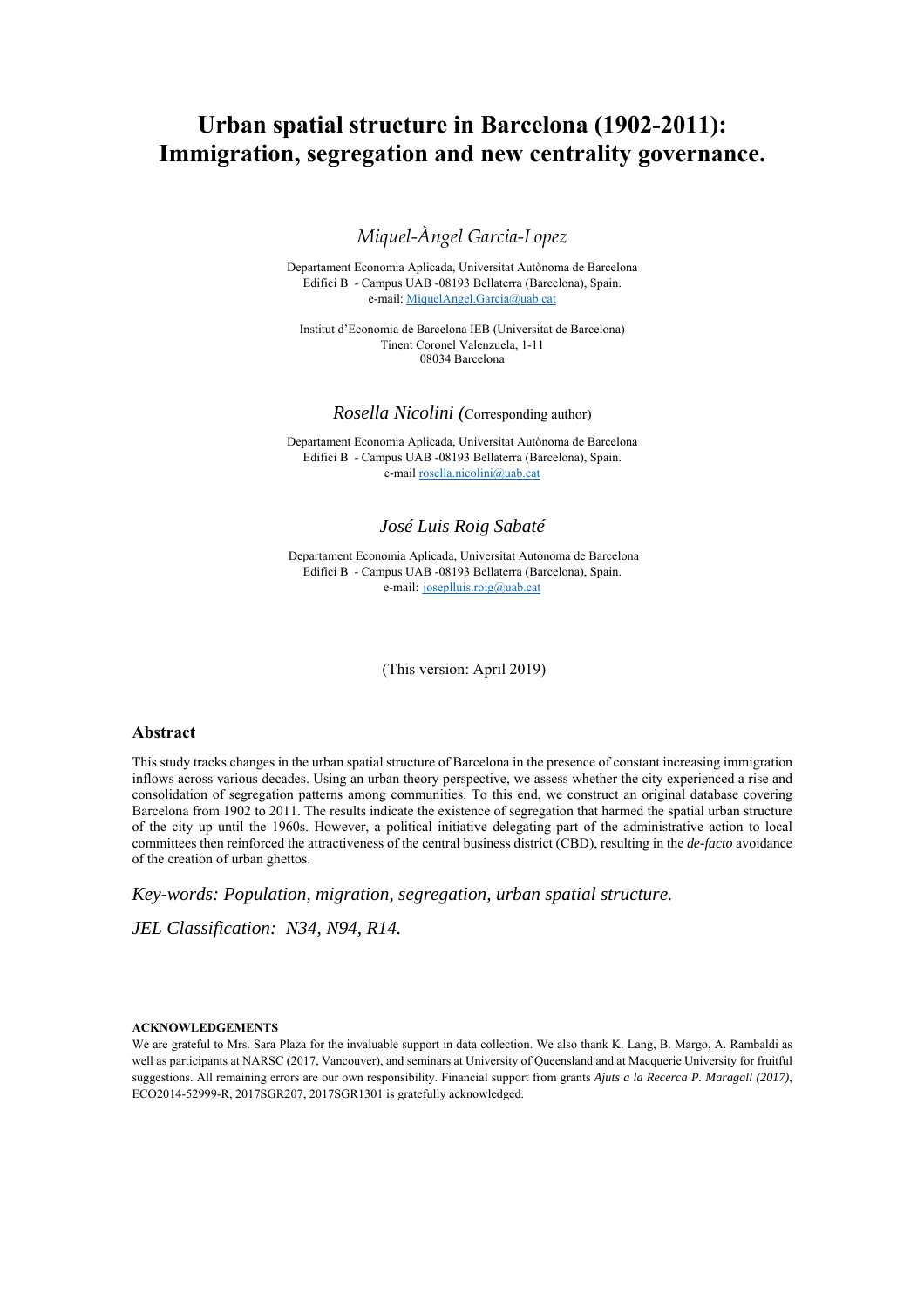### **1. Introduction**

Since the beginning of the  $20<sup>th</sup>$  century, Barcelona (Spain) has been a preferred destination for internal and international migrants.<sup>1</sup> The city represents an interesting case in the Mediterranean Region given the availability of urban data on the presence of foreign communities since the early  $20<sup>th</sup>$  century. Notably, an impressive immigration arrival rate was recorded for the period from 1991 to 2008, when the share of foreign immigrants surpassed 20% of the population (Figure 1).

The longstanding tradition of Barcelona as a migration destination makes this city a particularly good laboratory for understanding how important events have both impacted the socio-economic composition of the population and influenced the city's urban spatial structure, resulting in the possible rise or consolidation of segregation and shaping the urban socioeconomic equilibrium.2

A number of historical studies have highlighted the ways that socioeconomic events affect both the spatial structure and the social and demographic makeup of an urban population. Lévêque and Saleh (2018), for example, show that state industrialization in Cairo around the 1850s attracted rural migration inflows, but observe that this event deepened spatial segregation between Muslims and non-Muslims. In the case of Berlin, Hornung (2019) shows that the heterogeneous composition of migrant inflows (above all skilled immigrants) to Berlin's newly developed city quarters had beneficial results in economic terms by nurturing the creation of job-complementarities with natives.

Hence, while urban migration inflows do not seem to produce negative effects in economic terms, immigrants still often suffer from segregation when settling in their host destination, especially due to cultural diversity with respect to natives.

In efforts to better understand segregation effects from a historical perspective, the case of Barcelona proves valuable thanks to the (unique) availability of spatial data for different ethnic communities. Such information allows to study changes in the degree of segregation of different resident communities, within the analytical framework proposed by urban theory.

Identifying the determinants of the distribution of an urban population (and in turn factors driving spatial segregation) requires relating individual location decisions to the urban structure and the corresponding land organization. Crucially, this means determining whether population heterogeneity encompasses different location preferences on the basis of individual priorities, like accessibility to central places or proximity to other members of the to the same community. Such an approach also implies managing heterogeneity issues associated with the coexistence of various communities

<sup>&</sup>lt;sup>1</sup> Statistically, we organize resident communities in Barcelona according to the individuals' place of birth. The main community consists of *Catalan* natives (born and living in Barcelona or Catalunya). We identify as *Spaniards* individuals born in the rest of Spain and migrating to Barcelona. Final, *Immigrants* are individuals born abroad and migrating to Barcelona.

<sup>&</sup>lt;sup>2</sup> Migration flows provide evidence that (urban) communities change, and differ in terms of cultural, social and, potentially, economic background.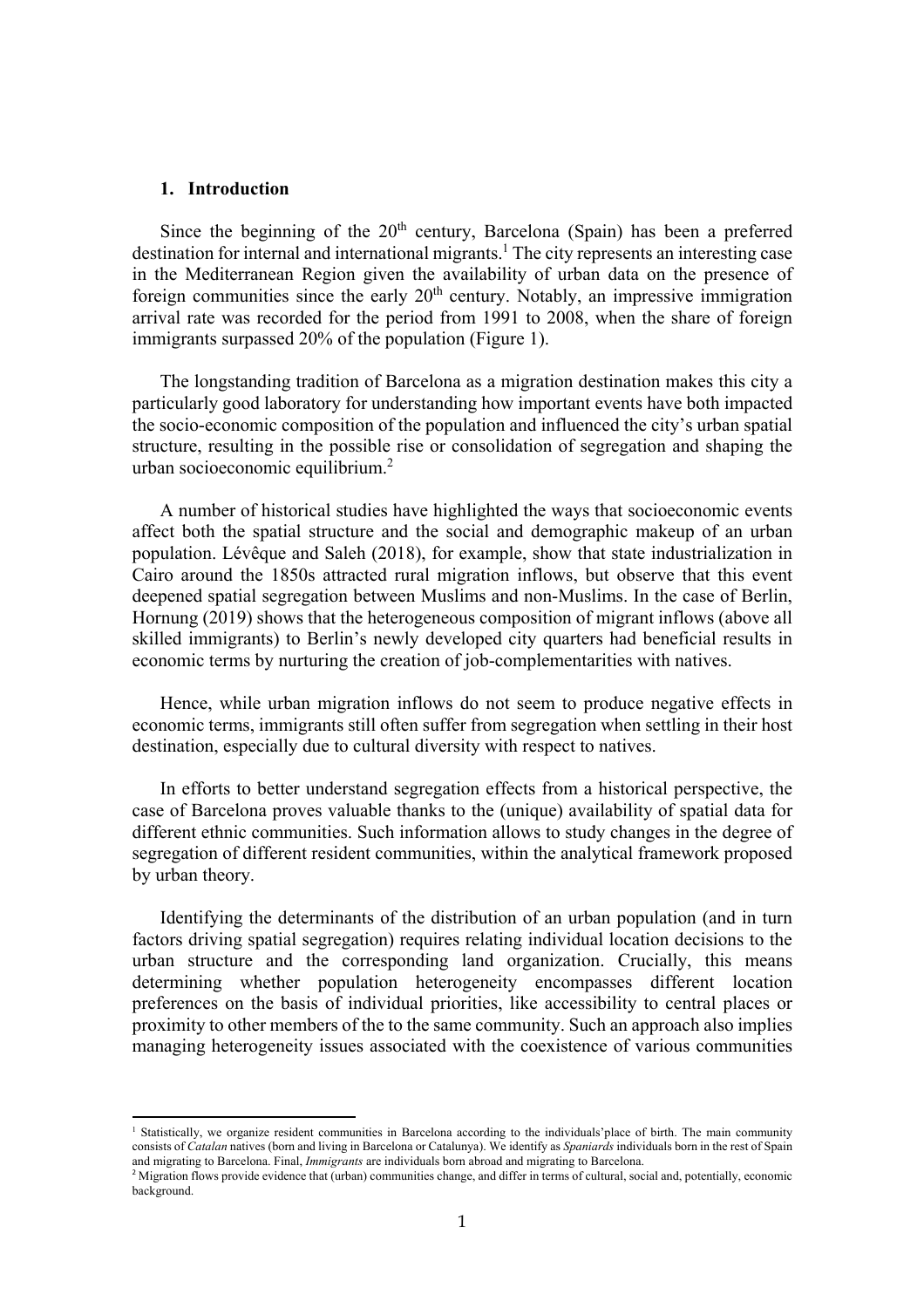and different types of people (e.g., workers, retirees, etc.) that may share similar or different preferences jointly.<sup>3</sup>

One strategy is to consider location decisions as dependent on accessibility. Individuals decide where to reside in accordance with available options for traveling to their place for work or for leisure purposes. A monocentric model allows to deliver reasonable, if sometimes incomplete, predictions (Duranton and Puga, 2015). This strategy involves associating the idea of accessibility with ease (for individuals) of reaching the central business district (CBD), which is expected to be the centripetal urban point for work and leisure. Therefore, the idea of accessibility shapes the study of the importance of distance from the CBD as a determinant in location choice. The model in this paper builds on the Von Thünian orthodox framework as applied in the Alonso-Mill-Muth version. In the framework of a linear city, individuals maximize their utility function that depends on the consumption of land and a composite good for which they need to commute daily to the CBD, paying transport costs. In addition, they also travel to the CBD to supply labor and to obtain income (Fujita and Thisse, 2013). The reading proposed by Duranton and Puga (2015) of this setting indicates that this model is able to accommodate several features of the real world, particularly the coexistence of heterogeneous agents in the same place, but also recurrent improvements in the urban transport system over time. In fact, changes in a transportation system directly influence the degree of accessibility, and this in turn has an impact on housing and land prices. Yet the increasing heterogeneity of residents makes it more complicated for the CBD to accommodate employment for everybody, making the land structure less monocentric.

Our analysis aims to understand the ways that the spatial urban structure of Barcelona changed from 1902 to 2011 and, potentially, exacerbated a segregation tendency among the different communities in the city. To this end, we track the impact of the progressive entry of important immigration flows (initially from elsewhere in Spain, and then from abroad) jointly with an important feature influencing individual location decisions: the implementation of an administrative urban decentralization process from the late 1980s onward.

From a technical perspective, we seek to identify shifts in the urban spatial structure resulting in the creation of (spatially) segregated enclaves. To this regard, we focus on the effects of changes in population and composition, which both increased the city's size and progressively reduced the centrality and attractiveness of the CBD.

Generally, and in line with the predictions of Muth (1969), small population size typically sees a negative value of elasticities between population density and CBD distance. Empirical evidence presented in the literature confirms this finding for US and Canadian cities, where CBD attractiveness declines when population size increases (see, for example, Edmonson et al., 1985; Bunting et al., 2002). Such change is often due to improvements in the transport system, which favors the decentralization process.

Similarly, changes in Barcelona's urban spatial structure reduced the attractiveness of the CDB up until the 1960s and there existed a certain degree of segregation among communities. Yet this tendency later reversed. In the 1980s, the city sought to limit the creation of segregation spaces through the implementation of an urban development plan.

<sup>&</sup>lt;sup>3</sup> For instance, different income profiles.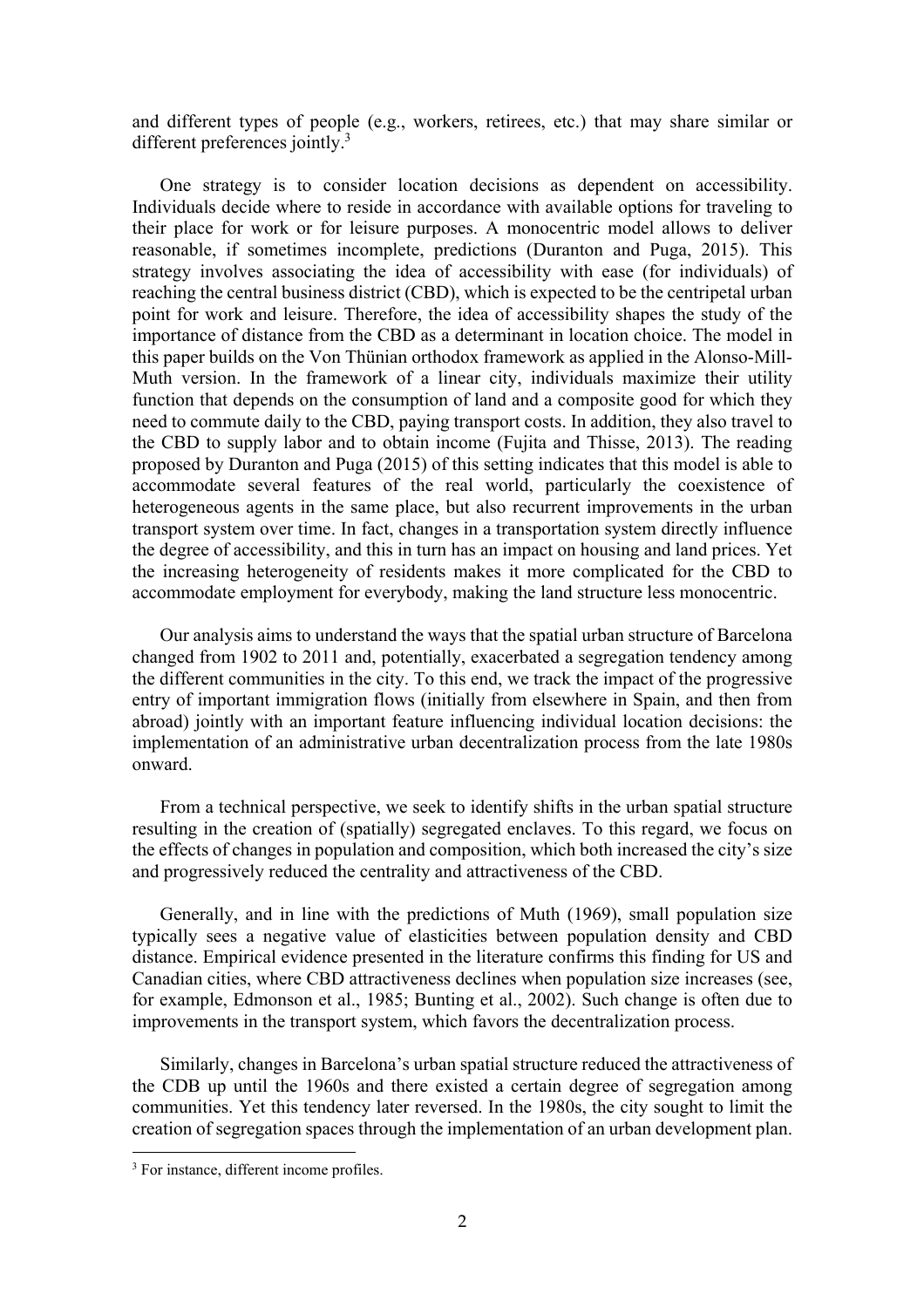The political aim was to elaborate a well-formulated urban organization that would improve living conditions in all districts by physically remodeling their structure, creating cultural spaces and other accessible amenities, and endowing each area with local public services. The idea of a "new centrality"<sup>4</sup> of the city aspired to make the urban periphery attractive. An important push in this direction was the implementation of a program for the requalification of the city plan in view of the Olympic Games (1992), whose primary target was to eradicate the existing ghettos (Ferrer and Nel·lo, 1998).

This study relies on an original database constructed by merging historical statistics released by township administrative services and differentiating between communities. Using this data, we run a number of quantitative exercises. Our results highlight the strength of the CBD in attracting rich or qualified people, as aspect that differentiates European from US cities, where in the latter the wealthy are more likely to live far from the center so as to enjoy larger dwellings but pay for commuting costs (Duranton and Puga, 2015). In Barcelona, the combination of novel urban governance and population inflow enhanced rather than dampened the attractiveness of the CBD. In addition to reinforcing the role of the CBD, it was effective in endowing the peripheral areas with amenities and services that favored the spread of the population, but also limited the consolidation of spatial segregation.

The remainder of the paper is organized as follows. Section 2 provides an overview of Barcelona as a destination for migrants from an historical viewpoint. Section 3 introduces our database and some preliminary statistics, while Section 4 presents and discusses the quantitative results of the econometric exercise. Finally, Section 5 concludes.

## **2. Barcelona: migration at a crossroads**

Barcelona has been an important trading center since Roman times. The strategic position in the Mediterranean area made this city a crossroads for trade and migration flows. On the one hand, industrialization experienced by the city (and its surroundings) in the nineteenth century, based mostly on the textile industry, attracted a significant number of immigrants from the rest of Spain, mostly from the southern regions. In fact, in 1930 about 56% of the residents were not born in Barcelona. The biggest group was made up of Valencians, living in the Barceloneta neighborhood, close to the port (Silvestre et al., 2011). On the other hand, the port itself made Barcelona an important stopover for maritime transit towards South America. Indeed, Barcelona has long been a place of transit and host to foreign migration flows (Ibarz, 2010). The works of Silvestre et al. (2011) and Ibarz (2010) show the salience of the abovementioned national immigration. Migrants were attracted by employment opportunities and high wages in the greater Barcelona area. Vacancies in the non-agricultural sector were especially important, an alternative option to the agricultural and mining sectors in the southern Spanish provinces of Almeria or Murcia. According to Silvestre et al. (2011), the

<sup>4</sup> This notion of "new centrality" is discussed in Salet and Salvini (2015). The so-called Barcelona model is well developed in Marshall (2004).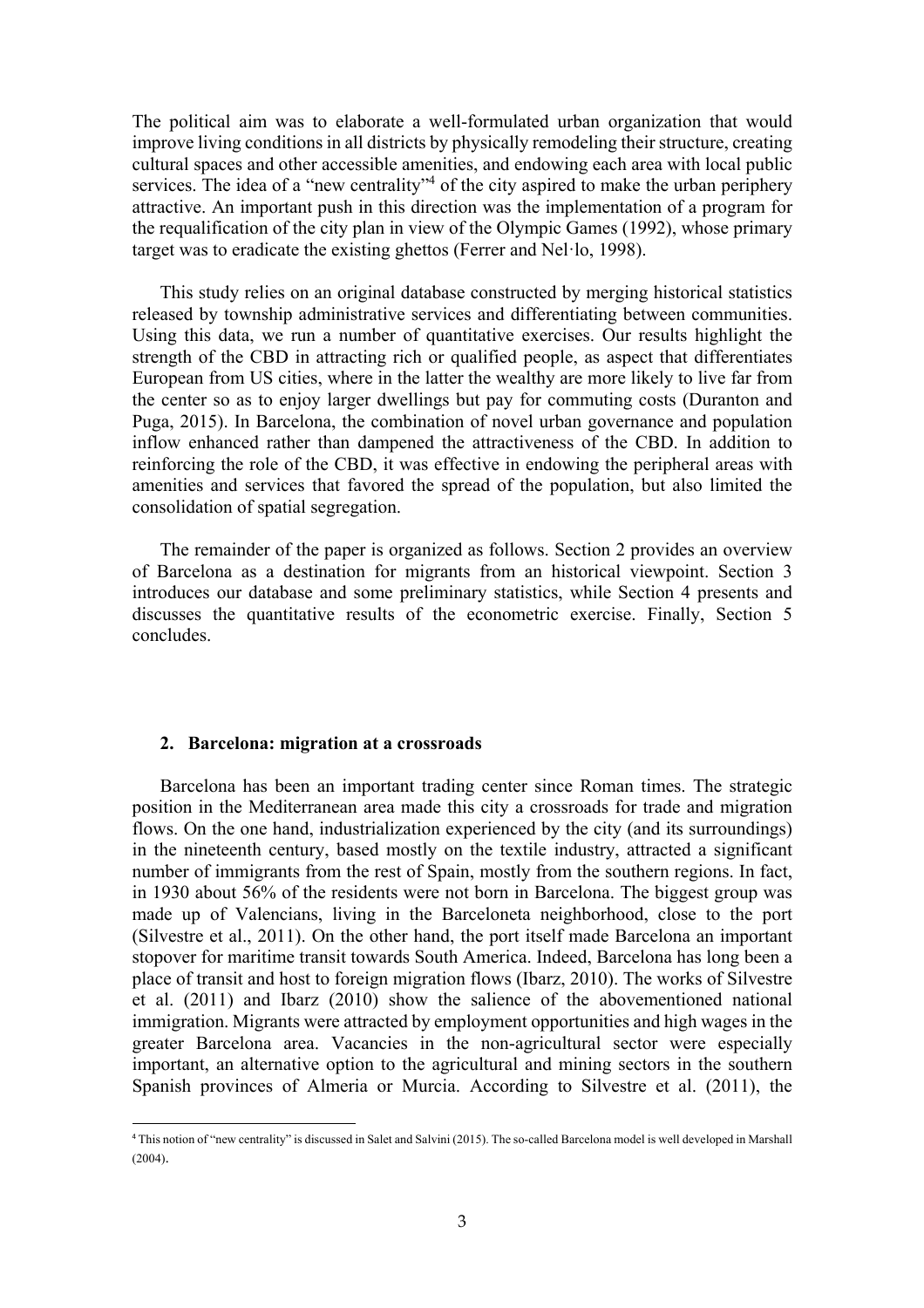considerable migration flows of the 1930s occurred simultaneously with a consolidation of Catalan identity that caused self-selection into non-Catalan groups, similar to that observed among cross-border migrants in other European Countries (e.g., the Irish in Great Britain or Italians in Belgium, France, or Germany).

To these numbers, it is important to add immigration from abroad. According to Barcelona's Statistical Yearbook, which records the transit of individuals through the ports, in 1902 approximately 1,670 foreign individuals entered Barcelona from different places around the world, but only 1,140 left to move to other destinations. In their study of migration in Spain, Bover and Velilla (1999) show that up until the 1980s, migration in Spain accounted, on average, for 0.02% of population, while statistics for the city of Barcelona reveal that the share of immigrants had already reached about 2% of the population in 1902 (see Figure 1).





Figure 1 refers to international migration in Barcelona only, and shows that for most of a century it held constant, with an impressive rise from 1986 onward.

While these migration inflows had an important impact on the local labor market, our focus here is on the influence of the latter on the urban spatial structure of Barcelona, with particular interest in the issue of segregation.

According to Busquets (2004), all southern European cities that have experienced important changes in population composition (not just associated with birth rates) share the characteristic of complex urban development, and particularly, a distinctive pattern of residential development. Barcelona is no different. In the 1950s and 1960s, massive migrant inflows from the rest of Spain fueled the clustering of the immigrant community in peripheral areas of the city. Such migration gave rise to "shantyism," or the creation of informal satellite communities that adjoined the established core of the city (i.e., today's Eixample district),<sup>5</sup> among other forms of peripheral growth. Shantyism was a direct consequence of the arrival of thousands of job seekers, which Barcelona's formal real estate system was unable to accommodate, allowing the amount of substandard housing to skyrocket.<sup>6</sup> Spreading from the hills surrounding the city up to Montjuïc, along the seafront, and some spaces in Eixample, Barcelona's shanty communities were the first

<sup>5</sup> Refer to Figure A.1 in the Appendix for a visual representation of Barcelona and its principal urban districts.<br>
Interesting material referring to this particular historical period is

Interesting material referring to this particular historical period is available at http://ajuntament.barcelona.cat/museuhistoria/ca/barraques-la-ciutat-informal, provided by the Museo d'Història de Barcelona.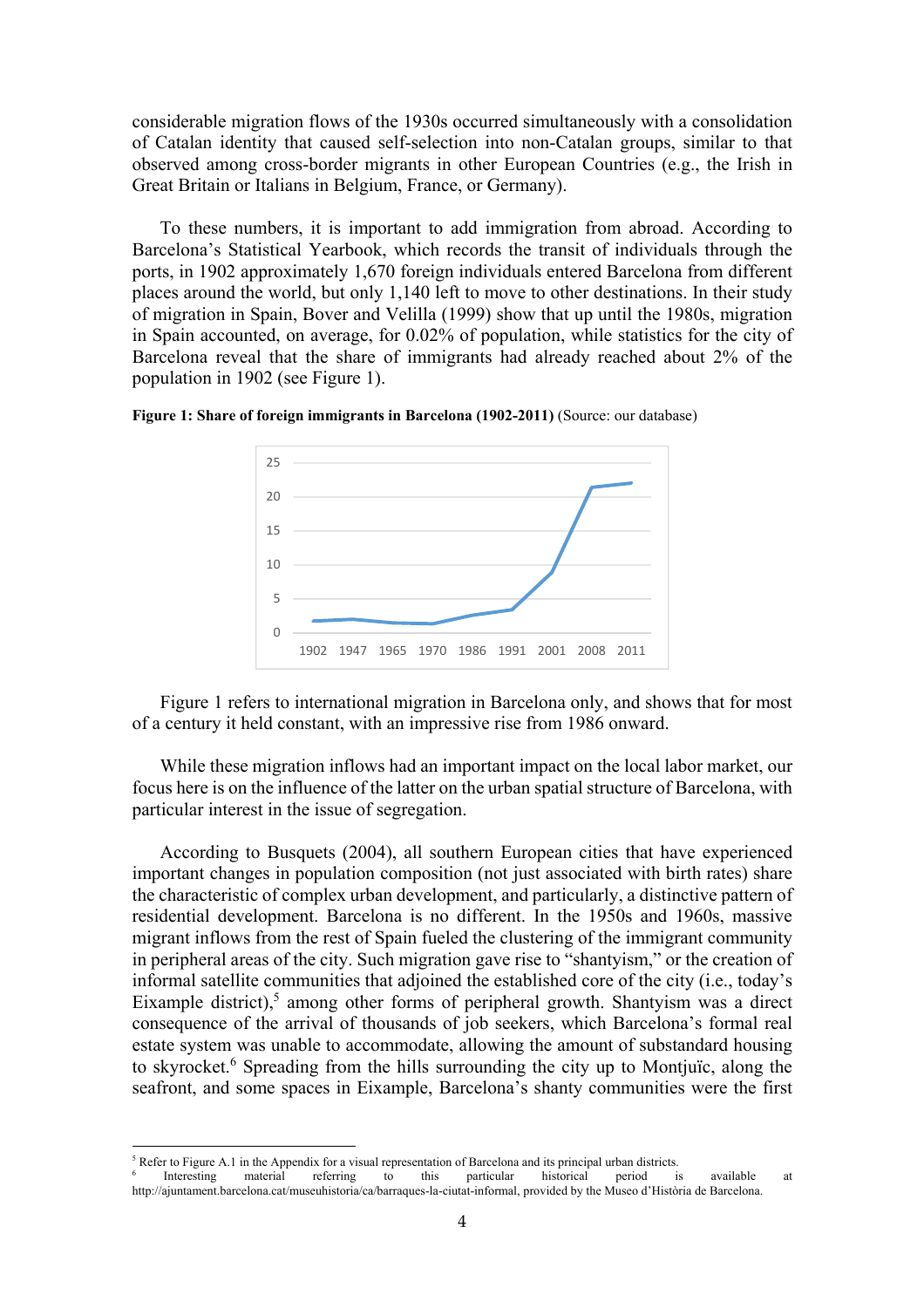enclaves in which immigrants began to cluster, thus marking the starting point of our analysis.

Using data on dwelling properties, we are able to draw a general picture of the urban change that occurred in Barcelona (Figure A.2 in the Appendix). With reference to the city's urban structure in 2011, consisting of 73 neighborhoods, for each selected year we mapped the percentage distribution of the stock of residences across the various neighborhoods.

Although we can produce maps from 1900 to 2011 according to available data, we focus our discussion in particular on three milestone years:

- 1940, the end of the Spanish Civil War and the beginning of the Francoist regime;
- 1970, the end of the high internal migration period; and
- 2011, a representative year of the current situation, following both the 1979 introduction of democratic municipal governments for the implementation of urban planning and the real estate bubble during Spain's profound internationalization.

The changing distribution of the stock of residences indicates that Barcelona enlarged its urban territory over time, spreading inland. The urban core — the place with the highest concentration of dwellings — has similarly expanded. In 1920, the inner core was El Raval, $^7$  which now corresponds to part of the historical center of the city. The construction of new properties progressively displaced the residential barycenter away from the Roman perimeter outward. By 1940, the core residential neighborhood was Eixample, whereas in recent decades it has shifted upwards towards the neighborhood of Gràcia.

Along with this movement, the construction of residential dwellings in peripheral areas belonging to the city's external belt increased; a trend clearly aligned with an urban transformation spurred by the need to accommodate more national and international immigrants in these areas.

The degree of spatial integration among the three different communities — Catalans, Spaniards and Immigrants — in Barcelona can be assessed by means of a dissimilarity index (D-index) (Duncan and Duncan, 1955). The computation of this index allows to discern the degree of spatial integration of the two immigrant communities (Spanish and Foreign) with respect to the Catalan one.

The D-index is the most common measure of segregation when referring to an urban environment. Its principal advantages are that it is independent of population composition and is quite reliable for comparisons over time. For a selected city at time *t* for any pair of communities (*M, N)* in a territorial unit *i* (for *n* units), the D-index is constructed as follows:

$$
D_t = \frac{1}{2} \sum_{i=1}^{n} \left| \frac{M_{it}}{M_t} - \frac{N_{it}}{N_t} \right|
$$
 (1)

 $^7$  The map depicting 1900 data is not so different from the current one. For example, the core place of concentration (El Raval) remains unchanged. A settlement dating back to the Roman origins of the city, El Raval has been an active part of the commercial and civil life of Barcelona for centuries (Busquest, 2004).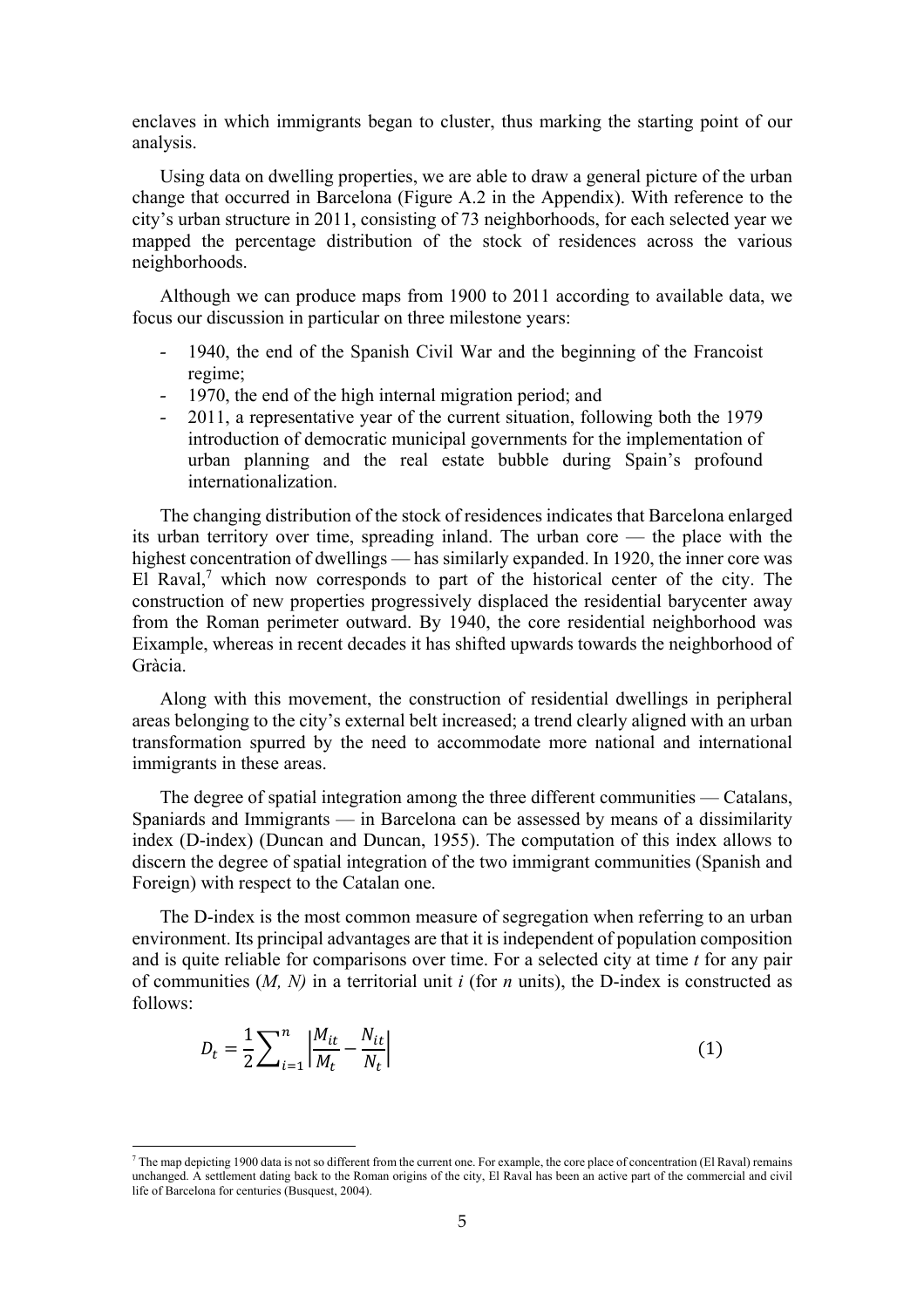As presented in Equation 1, the D-index assumes continuous values in (0, 1), with 0 being the most equal situation and 1 the most dissimilar. The index provides a measure of the proportion of the population of community *N* that needs to be displaced in order to negate the degree of dissimilarity between *M* and *N* in neighborhood *i*. A D-index greater than 0.6 usually indicates the presence of a high degree of segregation in a city, while a D-index below 0.3 reflects a low degree of segregation.

In Table 1 we compute the D-index for the three major communities (Catalans, Spaniards and Immigrants) according to available data.

|      |           | Catalans   | Spaniards  |
|------|-----------|------------|------------|
|      | Spaniards | Immigrants | Immigrants |
| 1902 |           | 0.11       |            |
| 1947 | 0.05      |            |            |
| 1965 | 0.10      |            |            |
| 1970 | 0.12      | 0.34       | 0.43       |
| 1986 | 0.15      |            |            |
| 1991 | 0.15      | 0.30       | 0.40       |
| 2001 | 0.15      | 0.19       | 0.26       |
| 2008 | 0.14      | 0.22       | 0.13       |
| 2011 | 0.14      | 0.22       | 0.22       |

**Table 1: Index of dissimilarity** (Duncan, 1955)

The results confirm the progressive consolidation of segregation in Barcelona up until the 1970s. Immigrants in particular suffered from segregation, especially with respect to Spaniards, likely linked to competition for the same jobs. Of no less importance, however, were discriminatory attitudes of Catalans towards Spanish-born residents, which strengthened during the most important period of in-land migration and held constant over time.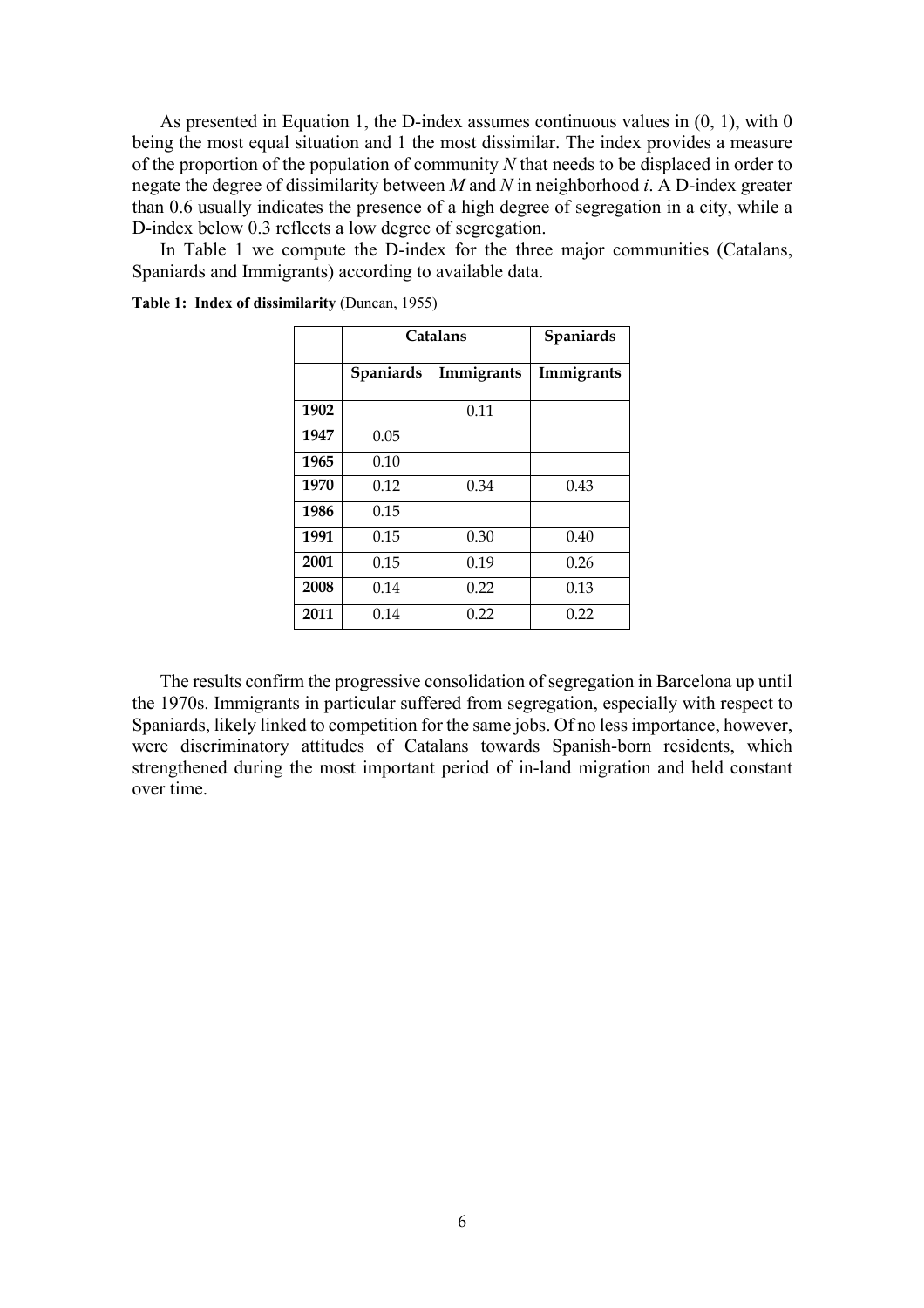Figure 2: Spatial distribution of foreign immigrant share over total population (%) (Source: our database)

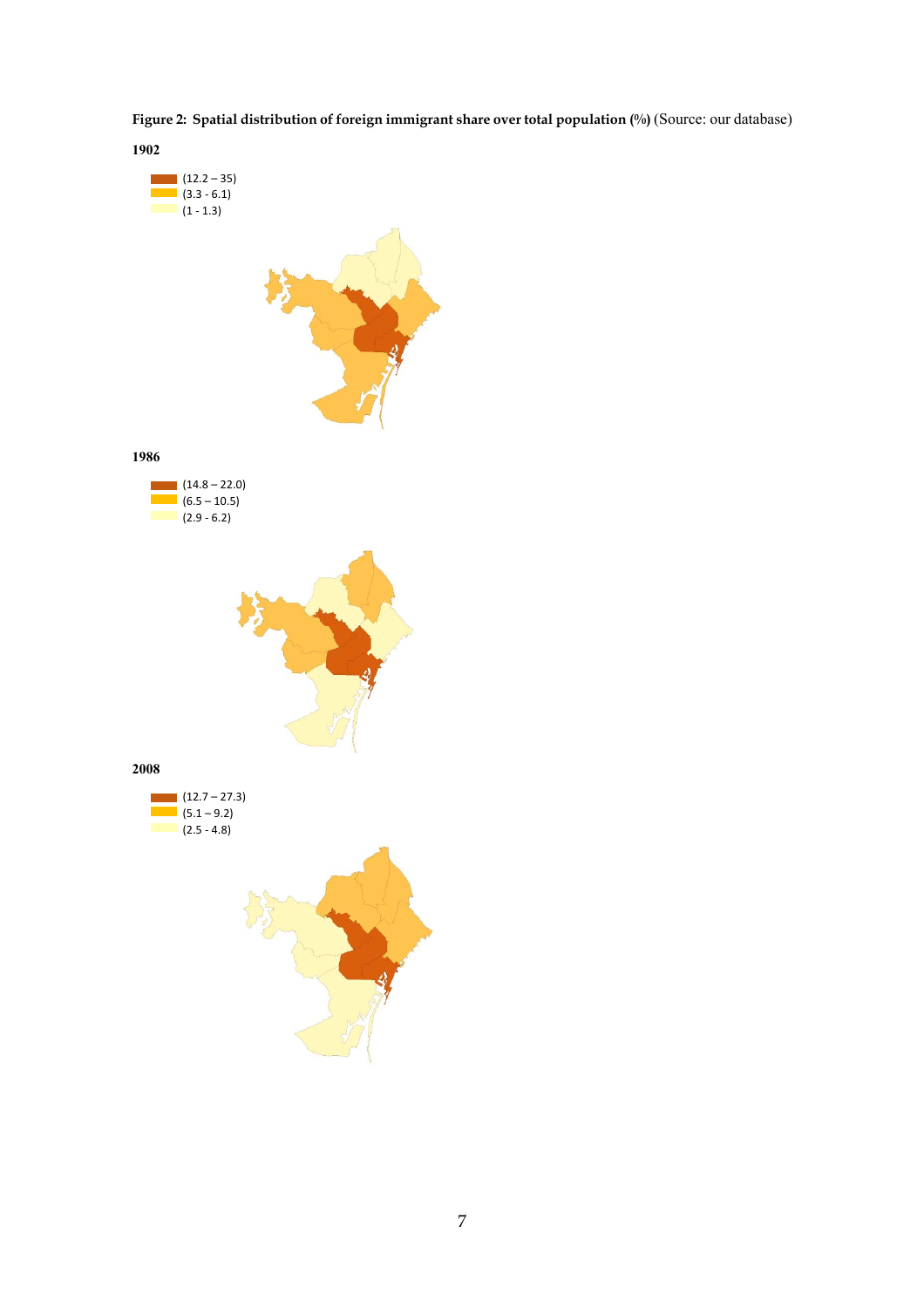Note that, in reference to foreign immigrants, the changes in the D-index are somewhat associated with shifts in the spatial distribution of this community. Figure 2 presents the spatial distribution of the share of foreign migrants over the total population. We focus on three salient historical moments when this share dramatically changed (as in Figure 1). First, 1902, the year our analysis begins. Then 1986, the year Spain joined the European Union and saw both an important degree of free circulation of people across the member states and the highest stock of immigrants, up until the 2008 financial crisis (the last year in the figure).

Figure 2 shows a slow but constant spreading of foreign migrants across the different districts of Barcelona. Those with the highest shares of immigrants consolidate over time, while we observe changes in the distribution for second-rank districts, moving south to north.

These results confirm a constant increase of foreign immigrants in Barcelona, their progressive spatial spreading within the urban area, and the persistence of discrimination. In what follows, we aim to identify the features that might drive these dynamics, and are potentially responsible for the consolidation of segregation patterns within the city.

### **3. Data and descriptive statistics**

Our empirical analysis relies on an original database, which gathers relevant information on factors shaping the population distribution in Barcelona. Our principal source consists of the Annual Statistical Yearbooks published by the township administration, which contain relevant data on the demographic composition of Barcelona since 1902. However, historical events (namely the Civil War, and then the Francoist dictatorship period) hinder the collection of complete information. One of our preliminary tasks was thus to elaborate the available information so as to make it consistent at the territorial level over time.

To this end, we refer to the geographical urban structure of 2011 (at the district level, as in Figure A.1 in the Appendix) and create the fit of the pre-2011 urban territorial organization to the former. Applying the same criterion, we also elaborate an ad-hoc neighborhood structure for each of the pre-2011 maps, allowing to run comparable estimations for each period and community. It was, however, necessary to introduce a conversion criterion due to the unavailability of relationship/conversion files. Exploiting the technique adopted by the US Census Bureau for the TIGER/Line program, and using geographical points of reference, we identified an equivalence criterion for the matching of district boundaries and land surfaces. We use these shares to convert all pre-2011 district areas (and associated variables) to the 2011 district boundaries as a weighted sum. As a result, we obtain a pseudo panel of comparable observations at the urban level for the period 1902-2011.

In what follows, we provide a few preliminary comments about our data. Despite the expansion of the urban territory, population density continually increased up until 1965, mostly due to immigration from the rest of Spain (Table 2). Then, up until 2001, the density dropped, while in the last years of the period of analysis there occurred an upturn in population density caused by the high inflow of international migrants.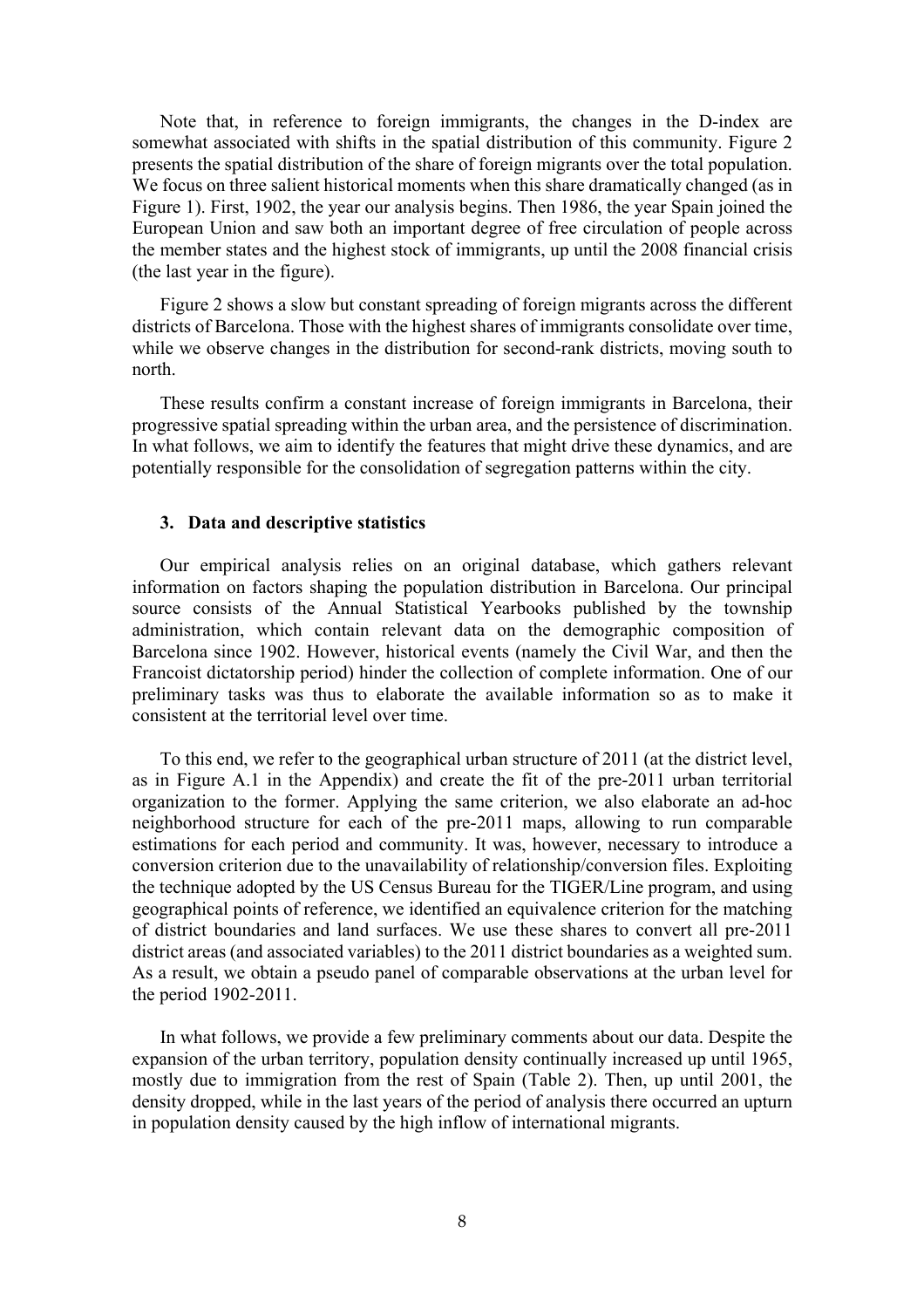|      | Variables                  | Mean     | <b>Std deviation</b> | Min              | Max                       |
|------|----------------------------|----------|----------------------|------------------|---------------------------|
|      | Population density         | 21744.21 | 19399.42             | 1691.3           | 64536.41                  |
|      | Catalan density            | 13588.57 | 12515.07             | 1345.58          | 41751.86                  |
| 1902 | Spanish density            | na       |                      |                  |                           |
|      | Immigrant density          | 399.75   | 392.82               | 11.27            | 1267.46                   |
|      | # Bus lines per spat. unit | 1.3      | 1.059                | $\boldsymbol{0}$ | $\ensuremath{\mathbf{3}}$ |
| 1912 | Population density         | 21864.14 | 17764.83             | 1524.42          | 58392.27                  |
|      | # Bus lines per spat. unit | 2.7      | 1.828                | $\mathbf{1}$     | 6                         |
| 1920 | Population density         | 25316.15 | 19708.21             | 1875.6           | 64802.38                  |
|      | # Bus lines per spat. unit | 3.8      | 1.751                | $\mathbf{1}$     | 6                         |
|      | Population density         | 32435.3  | 30459.4              | 3718.3           | 105036.2                  |
|      | Catalan density            | 20158.54 | 17862.29             | 2416.125         | 61053.34                  |
| 1947 | Spanish density            | 11444.96 | 12143.3              | 1150.77          | 42248.57                  |
|      | Immigrant density          | 625.29   | 571.79               | 95.08            | 1727.7                    |
|      | # Bus lines per spat. unit | 9.3      | 4.595                | $\overline{4}$   | 20                        |
|      | Population density         | 30860.86 | 24242.79             | 6244.761         | 95114.23                  |
|      | Catalan density            | 18289.5  | 13878.42             | 3866.109         | 52940.73                  |
| 1965 | Spanish density            | 12194.18 | 10335.82             | 2122.405         | 41232.76                  |
|      | Immigrant density          | 377.18   | 264.54               | 67.7             | 940.73                    |
|      | # Bus lines per spat. unit | 15       | 6.1938               | 6                | 29                        |
|      | Population density         | 29461.22 | 19413.46             | 6496.107         | 78182.12                  |
|      | Catalan density            | 16365.44 | 10277.12             | 3639.27          | 40330.82                  |
| 1970 | Spanish density            | 10771.99 | 7963.62              | 1737.793         | 32537.72                  |
|      | Immigrant density          | 374.44   | 227.99               | 80.99            | 848.06                    |
|      | # Bus lines per spat. unit | 17.25    | 6.312                | 7                | 31                        |
|      | Population density         | 26039.04 | 15926                | 189.66           | 52523.81                  |
|      | Catalan density            | 17096.18 | 11019.37             | 129.569          | 37517.29                  |
| 1986 | Spanish density            | 8340.07  | 5078.27              | 51.96            | 16321.62                  |
|      | Immigrant density          | 512.75   | 311.10               | 165.87           | 1140.8                    |
|      | # Bus lines per spat. unit | 9.71     | 5.73                 | $\mathbf{1}$     | 29                        |
|      | Population density         | 25056.7  | 15281.19             | 225.55           | 50151.43                  |
|      | Catalan density            | 16629.99 | 10677.62             | 163.35           | 35291.36                  |
| 1991 | Spanish density            | 7657.69  | 4673.95              | 50.14            | 14912.89                  |
|      | Immigrant density          | 643.29   | 395.73               | 212.59           | 1339.73                   |
|      | # Bus lines per spat. unit | 9.5      | 6.09                 | 1                | 30                        |
|      | Population density         | 23469.06 | 14988.18             | 33.954           | 56885.65                  |
|      | Catalan density            | 15191.92 | 9903.66              | 25.483           | 37750.7                   |
| 2001 | Spanish density            | 6421.87  | 4623.88              | 7.77             | 20451.48                  |
|      | Immigrant density          | 1664.88  | 1353.04              | 517.72           | 4726.00                   |
|      | # Bus lines per spat. unit | 7.507    | 4.952                | $\mathbf{1}$     | 28                        |
|      | Population density         | 25186.4  | 15673.6              | 77.57            | 59024.3                   |
|      | Catalan density            | 14466.7  | 9225.4               | 57.97            | 36253.3                   |
| 2008 | Spanish density            | 10719.76 | 7337.75              | 19.60            | 29206.36                  |
|      | Immigrant density          | 4472.80  | 3352.25              | 1125.03          | 12283.29                  |
|      | # Bus lines per spat. unit | 8.342    | 4.969                | 1                | 29                        |
|      | Population density         | 24956.64 | 15467.52             | 74.558           | 59442.82                  |
|      | Catalan density            | 14448.05 | 9116.32              | 56.007           | 35713.85                  |
| 2011 | Spanish density            | 5163.304 | 3582.03              | 10.361           | 15455.7                   |
|      | Immigrant density          | 4521.75  | 3113.65              | 1121.05          | 11223.9                   |
|      | # Bus lines per spat. unit | 8.245    | 4.832                | 1                | 29                        |

**Table 2: Descriptive statistics** 

The massive migrant inflows, first from the rest of Spain and then from abroad, fueled a clustering of immigrants in peripheral areas of the city (Busquets, 2004).

Simultaneously, the construction of residential dwellings in areas belonging to the city's external belt increased. This trend clearly aligned with an urban transformation driven by the need to accommodate more national and international immigrants in these areas.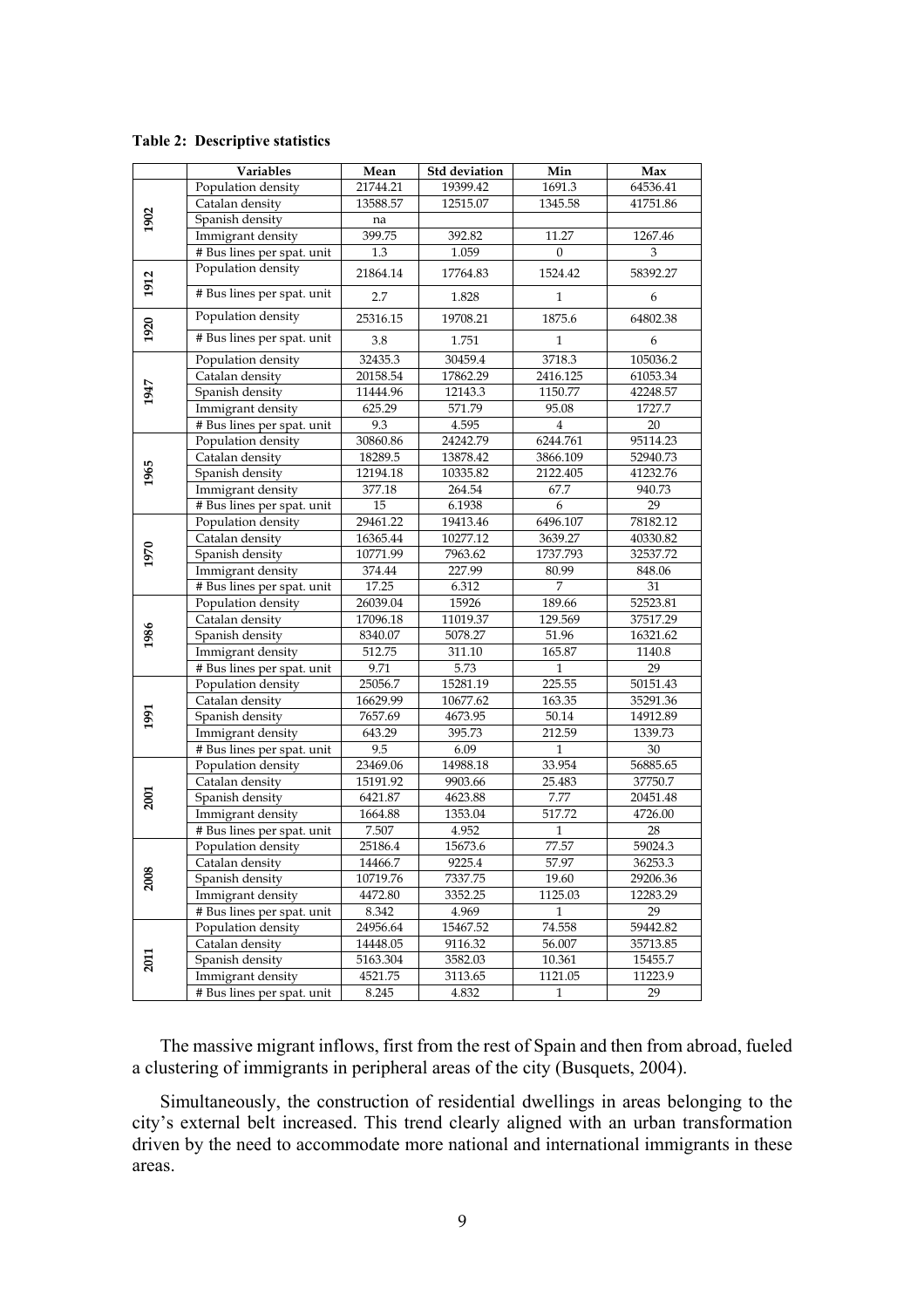In one of the first empirical studies on the location determinants of population density, Guest (1973) identifies the quality of the urban transport system and dwelling supply as the most relevant features defining population location choices and, consequently, shaping the urban spatial structure, or "urban gradient."<sup>8</sup>

From our data, we observe that in 1902, Barcelona hosted small foreign communities, undoubtedly related to the intense shipping activities associated with its commercial port. Note, however, that in combining Figure 2 with Table 2, differences among communities — in terms of location — nearly disappear. A possible explanation relates to the progressive movement of households outside Barcelona's urban core to the larger metropolitan area. Another relates to the real estate market. In Barcelona, the creation flow of buildings shows a stable downward trend. A joint reading of both pieces of evidence suggests that the movement of people away from Barcelona's urban area aligns with arguments presented at the beginning of this section: people move from municipalities to improve their real estate properties, typically preferring individual dwellings. In turn, one should expect a reduction in the attractiveness of the CBD (and a downsizing of the urban gradient).

Finally, it is also of interest to analyze the evolution of the urban public transport system, which plays a relevant role in shaping population distribution. As we anticipated in Section 1, the urban transport system is crucial for guaranteeing the degree of accessibility to the CBD. Among the various modes of public transport in Barcelona, public bus lines enjoy the reputation of being an easily accessible service (Fernández i Valentí, 2006). In order to obtain data on bus-line density at the spatial level for each year of our period of study, we rely on raw information on urban public transport in Barcelona available online.<sup>9</sup> We first selected urban bus lines that have been operating for at least more than a year (hence, excluding experimental or summer lines). Then, for every line, we tracked the corresponding bus route on a map for each year to identify the districts or neighborhood served by each bus line. Finally, we aggregated the number of bus lines by district (or neighborhood) and year, and computed the correspondent spatial density. With this information, we expect to observe that a shifting density of bus services parallels a shifting density of the city's population.<sup>10</sup> As shown in Figure 3, we quantify this idea by depicting the trends in population and bus line densities. Despite the perfect collinearity in the final years of the considered period, the two trends are for the most part independent, with only a single instance of parallel movement, where change in the density of public bus transport overcomes that of population density. These results confirm that a general strategy was adopted by the public administration to improve the degree of accessibility of urban locations through a more efficient transport system only in the last years of the study period. Put differently, accessible means of transport did not represent a principal discriminatory feature in determining individuals' location choices for the overall period.

<sup>&</sup>lt;sup>8</sup> The urban gradient is the (estimated) elasticity between population density and distance from the CDB. As discussed in Duranton and Puga (2015), the same types of variables have been confirmed in other research as relevant for study of the gradient of population distribution.

<sup>&</sup>lt;sup>9</sup> This information is available at: at http://www.autobusesbcn.es/.

<sup>&</sup>lt;sup>10</sup> It is worth mentioning that while Barcelona implemented urban train and metro networks as well, the development plan favored uniform full accessibility across all districts and, hence, these means are less likely to be discriminatory, compared to the bus service, in terms of location choices. We have tested this conclusion and the results are available upon request.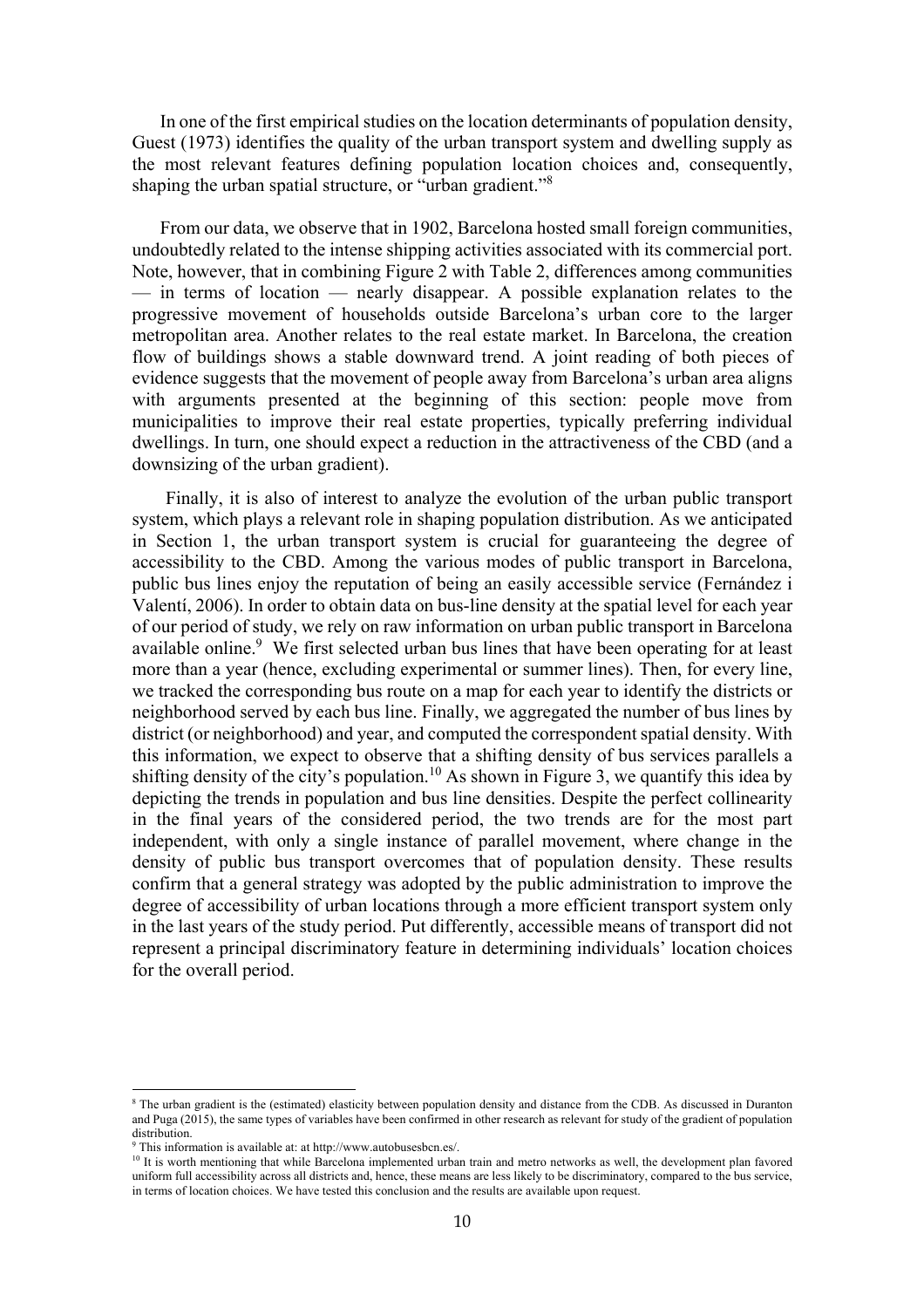#### **Figure 3 Percentage changes in public bus line density versus changes in population density**  (Source: our database)



Overall, the empirical evidence discussed in this section emphasizes that the creation of dwellings in the peripheral areas of the city (and surrounding villages or towns), together with a progressively more efficient public transport system, favored the relocation of the urban population to outside areas. However, the entry of huge waves of immigrants also helped the urban population to return to levels of the previous decades, albeit with a different spatial structure shaping population distribution. Our empirical analysis endeavors to quantify this spatial change.

## **4. Empirical strategy and results**

In order to perform the empirical analysis, we rely on an augmented version of the population density distribution function for a monocentric urban structure inspired by the negative exponential function introduced by Clark (1951). The standard population function identifies that the gross population density at a distance  $x$  from the CBD is negatively proportional to the size of the distance itself. The CBD is generally recognized as the center of interest for labor or leisure purposes for all citizens. Garcia et al. (2017) identify two specific places of interest known to have been important in the civil and economic life of Barcelona. Given the historical perspective of this analysis, we similarly selected two places that merit attention over the decades: Plaça Catalunya, labeled as the CBD, and a historical building in the old commercial port, labelled as the Port. Plaça Catalunya has long represented the core of the city's urban life in all dimensions, as reflected by the real estate market. In contrast, the old commercial port of Barcelona was originally the economic center for the city's trade industry but later developed into a tourism and leisure area. The Port is also not far from one of the city's major train stations, which has long served as a point of reference for Spanish-born immigrants arriving in Barcelona in search of work (Busquets, 2004). This analytical strategy is not new in the literature. Other empirical work has exploited the existence of sub-centers in identifying the gradient. The expected outcome is still a negative gradient, but flatter (see, for example, Garcia (2007) or, for a review of existing results, Duraton and Puga (2015)).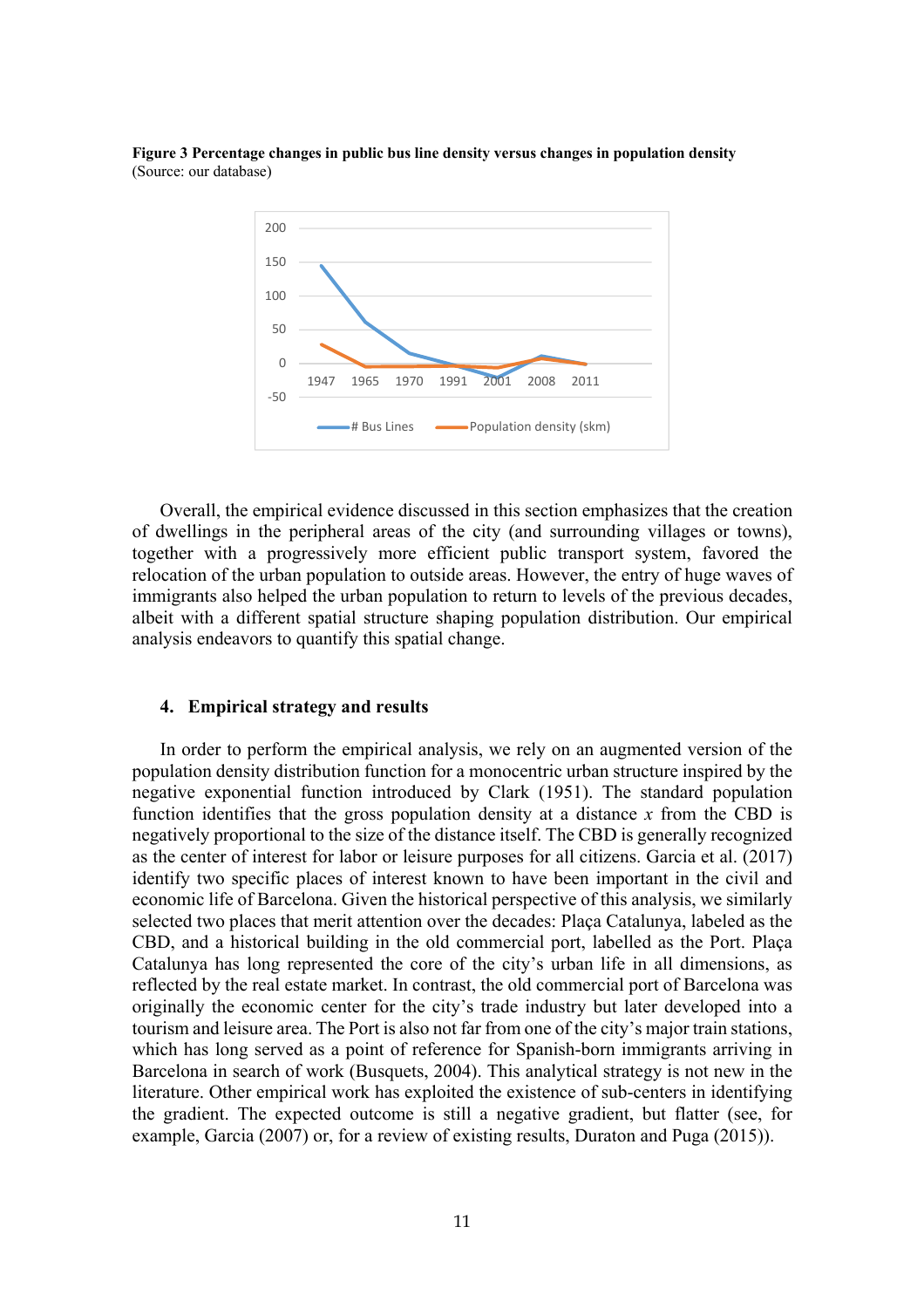Given our working hypothesis, we select the following density function for a community  $h^{11}$ 

$$
D_{hj}(x) = D_{hj0}e^{[\alpha_0 \ln(x_{j0}) + \alpha_1 \ln(x_{j1})]}
$$
\n(2)

in which  $D_{h_i}(x)$  is the gross population density at the centroid x of district (or neighborhood)  $j$ ,<sup>12</sup>,  $x_{j0}$  the distance (in km) between point x and the CBD, and  $x_{j1}$  the distance from *x* to the historical building in the old port of Barcelona. In the spirit of Mills and Tang (1980), we considered *Dhj0* as a constant.

By log-linearizing equation (1) we finally estimate

$$
LnD_{hjt}(x) = \alpha_0 + \alpha_{h1}Ln(x_{j0t}) + \alpha_{h2}ln(x_{j1t}) + \alpha_{h3}x_{jt} + \mu_t + \delta_s + \varepsilon_{hti}
$$
 (3)

in which  $\alpha_0$  is a constant, and  $x_{j0t}$  and  $x_{j1t}$  preserve the meaning previously described.13 It is, however, important to note that the distance from any location in Barcelona to Plaça Catalunya and to the Port are time-dependent due to changes in the definition of the centroids of each spatial-plot, a consequence of the progressive expansion of the city. The variable  $X_{it}$  refers to bus-line density in location *j* at time *t*. The rationale for including this variable is based on the argument that the efficiency of the public transport network is an important determinant in shaping location choices. That said, there is a potential endogeneity problem between the bus-line density and the population density of the same urban parcel *j*. In order to overcome this limitation, we implement an IV estimation strategy in which we assess bus-line density using an index of the relative importance of the bus-line density in all spatial units *i≠j* over the total density of the broader Barcelona public transport system (namely bus, train, and metro lines). This instrument builds on a similar idea introduced by Card et al. (2014). The population density in a district is expected to be proportional to the quality of the transport service of the own spatial unit, but not directly to that of the other spatial units. The Montiel-Pflueguer statistics confirm that this index can be exploited as instrument in the IV estimations. Finally  $\mu_t$  and  $\delta_s$  are time and spatial fixed effects, respectively.

Our empirical exercise is built in two steps. The first examines the sample of original data (i.e., an unbalanced panel) in order to assess the average effect of the gradient across years and for all communities in Barcelona. The second exploits the pseudo panel and produces point estimates for the temporal evolution of the urban gradient, differentiating between communities.

The selection criterion for communities distinguishes between the two broad waves of migrants arriving in Barcelona: those from elsewhere in Spain and those from abroad. This classification guarantees statistical representativeness of these individuals in all urban neighborhoods.<sup>14</sup> We also aim to capture the effect of income in defining location preferences. While we do not have sufficient information to identify the income of individuals belonging to the various communities across the decades, we explore this issue for both the community of high-skilled individuals (likely to represent the wealthy)

 $<sup>11</sup>$  Gueroïs and Pumain (2008) argue that the negative exponential function is the best fit (among several other options) for examining</sup> population density in Barcelona.<br><sup>12</sup> We refer to point x as the centroid of either the district or neighborhood.

<sup>&</sup>lt;sup>13</sup> This research strategy is in line with that proposed by Adhvaryu (2011).<br><sup>14</sup> A concern for representativeness prevents us from separately considering different subgroups of nationals that make up the immigrant community in each district.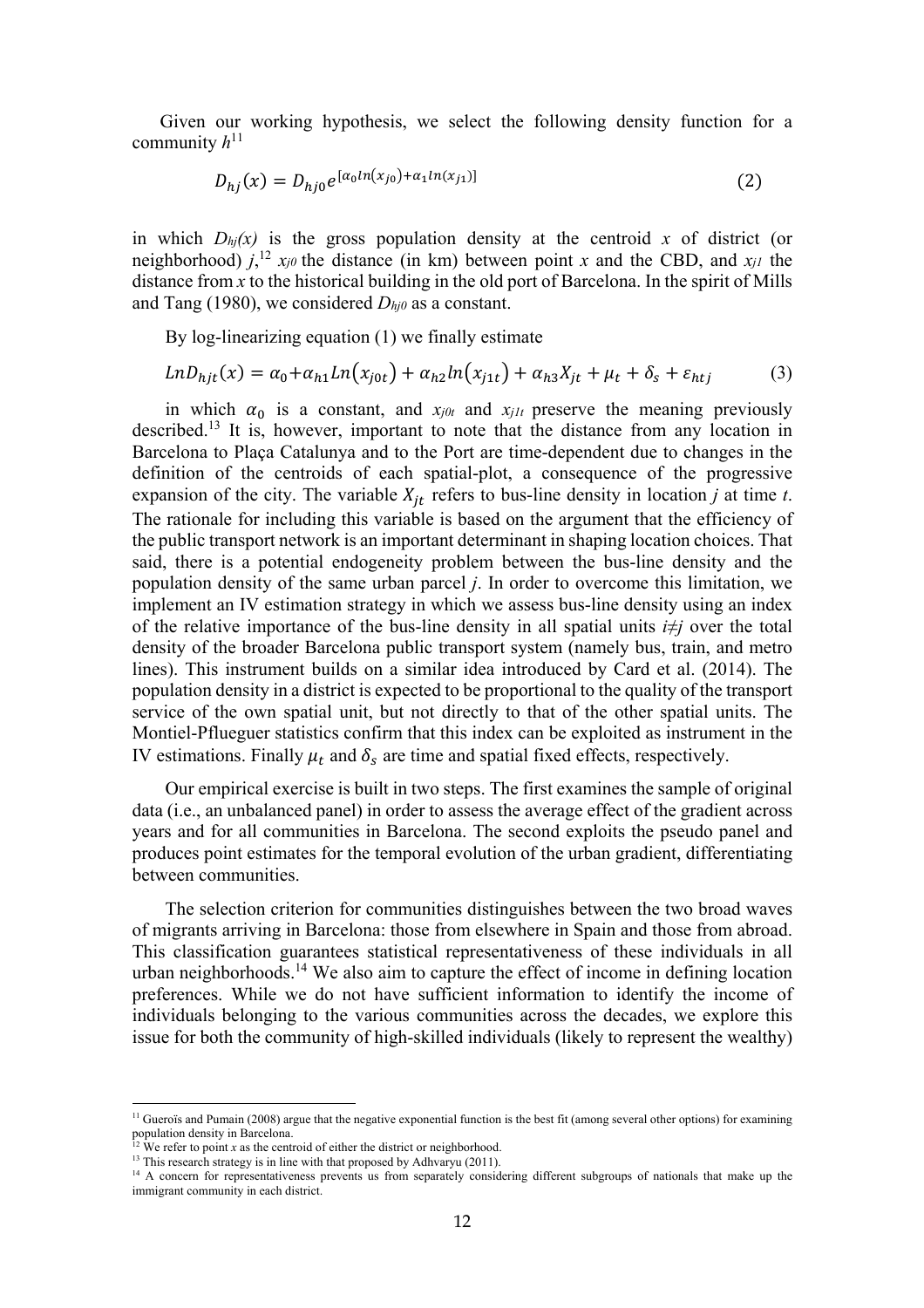and, similarly, the low-skilled (likely to capture individuals belonging to the lower end of the income distribution).<sup>15</sup>

The results of the first step of our empirical strategy for the unbalanced panel are presented in Table 2 for the period 1902-2011.

We consider the overall population (mostly composed of native Catalans), Spanish-born citizens, immigrants, the illiterate (i.e., low-skilled workers among both natives and immigrants), and the high-skilled (both immigrants and natives). For our econometric analysis, we follow the usual strategy. We begin by performing OLS benchmarking estimations and then, on the basis of the F-test results we first conduct the fixed effects estimations (FE) and then the IV (FE). Given the limited available number of control variables at the territorial level, the choice of the fixed effects is important. To define a representative measure of the features of the districts that remain constant over time, we introduce ad-hoc spatial fixed effects  $(\delta_s)$  by identifying the urban districts that survived over time (*H-District*). This allows to preserve the time invariant condition, valuable for two reasons. First, we must keep track of the spatial units that were part of the urban territory of Barcelona for the entire period of analysis and that consolidated over time. This allows to identify a sort of reputation effect that these spatial units enjoy, as they became important references for individual location choices.

Second, the introduction of this type of spatial fixed effect takes into consideration all the policies for decentralized governance that were implemented by local administrations at the district level. These mostly refer to education or health care facilities, which are provided on a district basis, and can differ across areas.

The results of the FE estimations emphasize a clear difference between the determinants of location decisions for Spaniards and those for immigrants (more similar to the larger population, namely Catalan natives). For the former, the urban gradient is not statistically significant while for the latter it is negative. Immigrants and natives thus follow the standard behavior established in the literature when considering the CBD as a centripetal point. For Spaniards, the location decision seems not to be sensitive to the CBD. A simple argument to explain these results could be differing priorities among these communities. If one considers that Spaniards principally moved to Barcelona in search of employment, it is plausible they were more prone to relocate closer to available jobs, mostly found near the Port (Silvestre et al., 2011 or Ibarz, 2010) and relatively far from the CBD.

<sup>&</sup>lt;sup>15</sup> Note that information on the skill levels of the population is available only for the year in which we exploit census data. To overcome this problem, we introduce an ad-hoc criterion to define the high-skilled community. When data on education is available, we consider as highly-skilled those individuals with a university degree or more. In contrast, when this information is not available, we proxy with profession. We consider as members of the high-skilled community lawyers, doctors, professors, engineers, architects, priests, and all other professions that require university-level studies.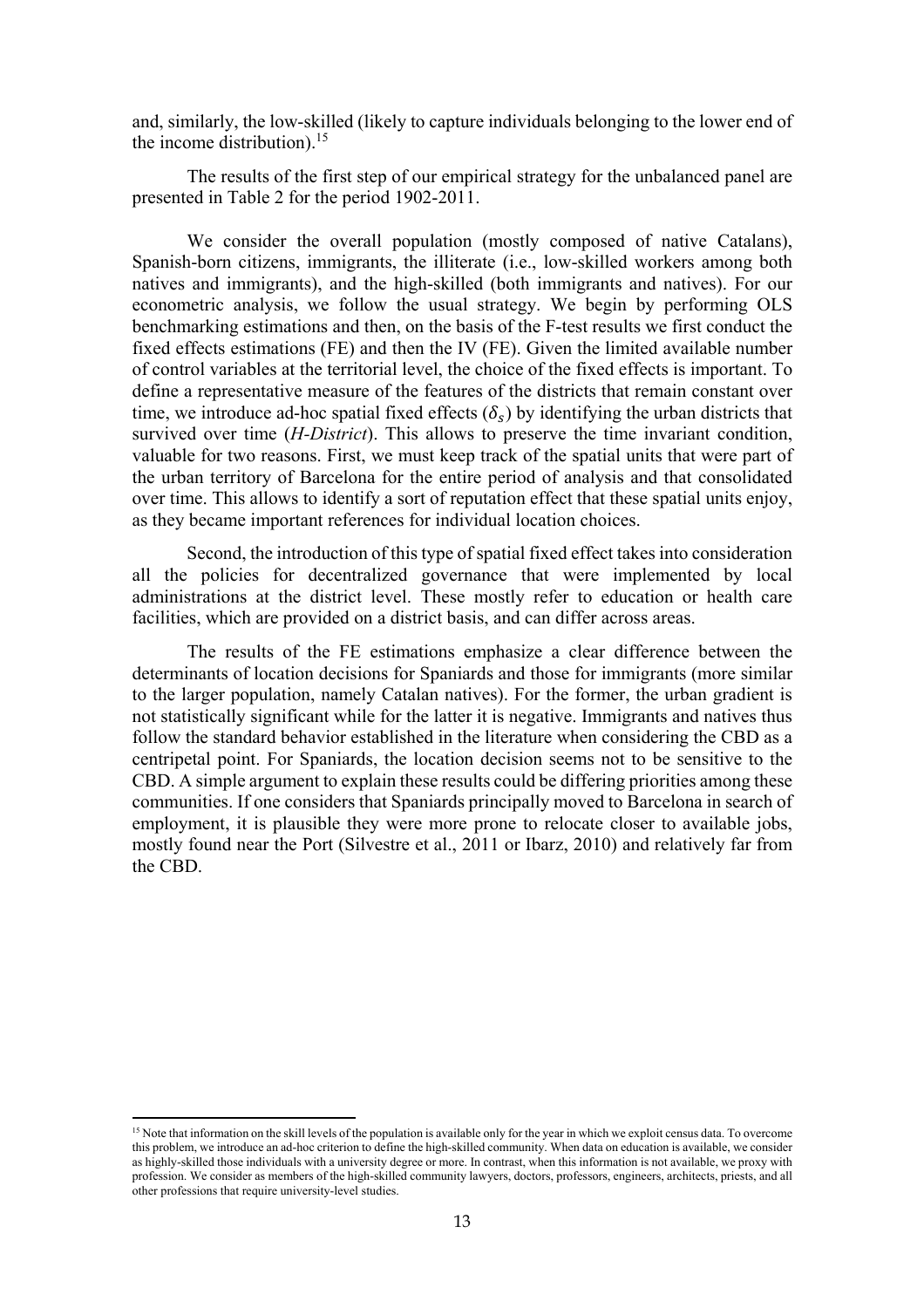|                                           |                        | Log population density    |                           |                         | Log Catalan density       |                           |                         | <b>Log Spanish-born density</b> |                           |                        | <b>Log Immigrant density</b> |                           | Log high-skilled density |                      | Log illiterate density |                          |                      |                          |
|-------------------------------------------|------------------------|---------------------------|---------------------------|-------------------------|---------------------------|---------------------------|-------------------------|---------------------------------|---------------------------|------------------------|------------------------------|---------------------------|--------------------------|----------------------|------------------------|--------------------------|----------------------|--------------------------|
|                                           | FE                     | IV                        | $IV$ (FE)                 | FE                      | IV                        | IV(FE)                    | FE                      | $I\mathbf{V}$                   | $IV$ (FE)                 | FE                     | IV                           | $IV$ (FE)                 | FE                       | <b>OLS</b>           | FE                     | FE                       | <b>OLS</b>           | FE                       |
| Constant                                  | $17.5***$<br>(4.02)    | $14.8***$<br>(1.18)       |                           | $-61.4***$<br>(11.05)   | $13.7***$<br>(1.21)       | $21.1***$<br>(2.42)       | $-41.62***$<br>(13.05)  | 16.41***<br>(2.21)              |                           | $-22.44$<br>(16.06)    | $-3.76*$<br>(2.15)           |                           | $-393.23***$<br>(44.45)  | $9.17***$<br>(2.04)  | $-30.04**$<br>(12.40)  | $-77.96*$<br>(38.84)     | 1.66<br>(1.37)       | $61.60***$<br>(10.36)    |
| Log Distance CBD                          | $-1.3***$<br>(0.412)   | $-0.4***$<br>(0.104)      | $-1.16***$<br>(0.41)      | $-1.02**$<br>(0.44)     | $-0.45***$<br>(0.11)      | $-0.60***$<br>(0.22)      | $-1.39$<br>(1.086)      | $-0.39**$<br>(0.17)             | $-1.72*$<br>(0.95)        | $-1.23*$<br>(0.66)     | $0.73***$<br>(0.18)          | 0.46<br>(0.73)            | $23.16***$<br>(1.89)     | $-0.91***$<br>(0.21) | 4.49***<br>(1.54)      | 2.08<br>(1.64)           | $0.72***$<br>(0.13)  | $-6.70***$<br>(1.29)     |
| Log Distance Port                         | $0.40*$<br>(0.20)      | $-0.23**$<br>(0.09)       | $0.37*$<br>(0.19)         | $96***$<br>(1.23)       | $-0.11$<br>(0.11)         | $-0.83***$<br>(0.24)      | $7.40***$<br>(1.75)     | $-0.52***$<br>(0.15)            | $8.36***$<br>(1.27)       | $5.00***$<br>(1.79)    | $0.31*$<br>(0.16)            | $-8.84***$<br>(1.89)      | 25.29***<br>(3.61)       | $0.62***$<br>(0.11)  | Dropped                | $8.20**$<br>(3.16)       | $-0.27***$<br>(0.06) | Dropped                  |
| Log BusLine densi                         |                        | $0.26***$<br>(0.08)       | 0.006<br>(0.12)           |                         | $0.19**$                  | 0.07<br>(0.15)            |                         | $-0.18$<br>(0.17)               | $-0.07$<br>(0.10)         |                        | $.60***$<br>(0.17)           | $1.54***$<br>(0.15)       |                          | $0.73***$<br>(0.13)  | $0.59***$<br>(0.18)    |                          | $0.94***$<br>(0.07)  | $0.568***$<br>(0.15)     |
| - Robust Durbin-<br>Wu-Hausman test       |                        | $36.90***$                |                           |                         | 48.8***                   |                           |                         | 135.08***                       |                           |                        | 88.59***                     |                           |                          | 0.67                 |                        |                          | 1.51                 |                          |
| Instrument:                               |                        | Ind pub tran<br>sp_others | Ind pub tra<br>nsp others |                         | Ind_pub_tra<br>nsp_others | Ind_pub_tra<br>nsp_others |                         | Ind pub tra<br>nsp_others       | Ind_pub_tra<br>nsp_others |                        | Ind_pub_tra<br>nsp_others    | Ind_pub_tra<br>nsp_others |                          |                      |                        |                          |                      |                          |
| Montiel-Pflueger<br>test ( $\alpha$ = 5%) |                        |                           | 43.56                     |                         |                           | 41.63                     |                         |                                 | 43.96                     |                        |                              | 41.38                     |                          |                      |                        |                          |                      |                          |
| <b>TIME DUMMIES</b>                       | <b>YES</b>             | <b>YES</b>                | <b>YES</b>                | <b>YES</b>              | <b>YES</b>                | <b>YES</b>                | <b>YES</b>              | <b>YES</b>                      | <b>YES</b>                | <b>YES</b>             | <b>YES</b>                   | <b>YES</b>                | <b>YES</b>               | <b>YES</b>           | <b>YES</b>             | <b>YES</b>               | <b>YES</b>           | <b>YES</b>               |
| Fixed effects<br>F-test FE vs OLS         | H-District<br>$8.4***$ |                           | H-District                | H-District<br>$11.8***$ |                           | H-District                | H-District<br>$15.9***$ |                                 | H-District                | H-District<br>$5.2***$ |                              | H-District                | H-District<br>39.34***   |                      | H-District             | H-District<br>$19.78***$ |                      | H-District<br>$33.50***$ |
| Errors                                    | Robust                 | Robust                    | Robust                    | Robust                  | Robust                    | Robust                    | Robust                  | Robust                          | Robust                    | Robust                 | Robust                       | Robust                    | Robust                   | Robust               | Robust                 | Robust                   | Robust               | Robust                   |
| R-squared                                 | 0.53                   | 0.65                      | 0.46                      | 0.81                    | 0.62                      | 0.46                      | 0.63                    | 0.12                            | 0.60                      | 0.90                   | 0.65                         | 0.84                      | 0.91                     | 0.80                 | 0.91                   | 0.96                     | 0.94                 | 0.97                     |
| Obs                                       | 114                    | 111                       | 106                       | 93                      | 90                        | 106                       | 84                      | 84                              | 77                        | 94                     | 91                           | 83                        | 50                       | 47                   | 47                     | 50                       | 47                   | 47                       |

## **Table 2: Unbalanced panel (1902-2011)**

 *Legend: \*\*\* 1%, \*\* 5%, \*10% degree of significance*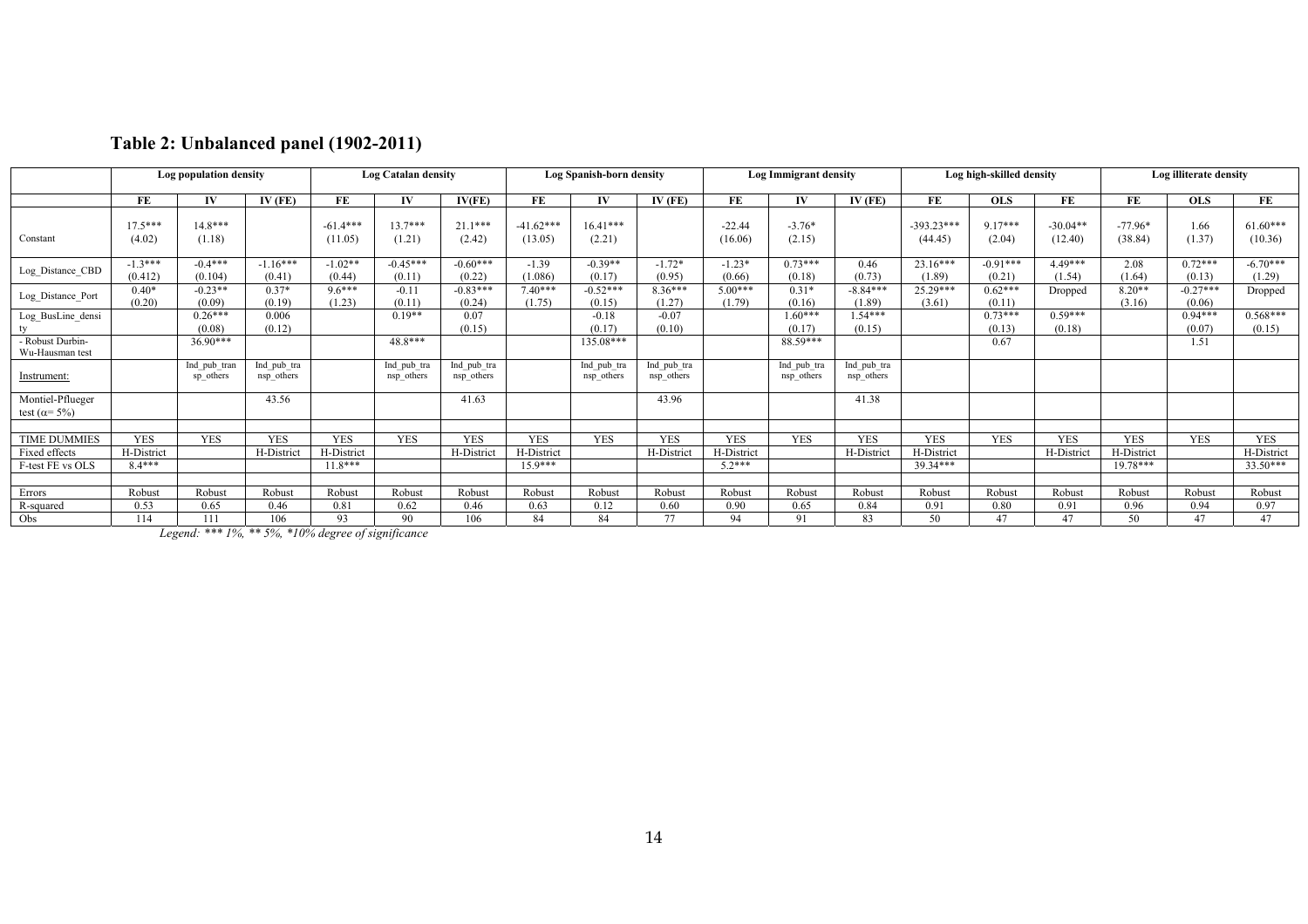Estimations that also include public transport facilities (represented by the *busline density*) provide additional evidence. Before discussing the estimation results, it is important to stress that the introduction of the *bus-line density* variable may create endogeneity problems. That is, more individuals may choose to reside in districts with abundant transport facilities, but the presence of a relatively important number of people may induce improvements in the public transport offer. To test for potential endogeneity, we instrument the *bus-line density* in each spatial unit by the density of the public transport facilities (bus, tram, and metro) in the neighboring spatial units. The Montiel-Pflueguer statistics, run to assess the validity of this instrument, confirm that our choice allows to control for this issue. The results of the IV (FE) models reveal that while the quality of the transport system is not statistically relevant for Spaniards (confirming, for instance, their preference to settle close to their place of work), it is significant for foreign migrants. Furthermore, the introduction of this variable makes the urban gradient for this community statistically insignificant; in our reading, this result emphasizes the importance of the quality of public transport for moving around the city and getting to points of interest.

 In addition, the (IV) FE estimations highlight another difference between immigrants and the others. The former value the Port as a centripetal point (hence with a negative estimated elasticity) while for the others it is a centrifugal location point with a positive elasticity coefficient estimate. As discussed in Sections 1 and 2, this result can be associated with the type of foreign immigration flows into Barcelona, which found an important source of employment in the commercial activities surrounding the port (mostly relating to tourism like hotels, restaurants, etc.), above all for low-skilled individuals. The other two communities instead display a clear preference for settling far from the Port (the estimated elasticity is positive), as shown by the FE or IV (FE) estimations. It is plausible to think that for these two communities a district reputation effect plays a role in rendering this location less attractive. Quality of life or services provided in this district may be not be as appealing (or inferior to that offered in other parts of the city), and being native could help in obtaining such uncodified information and ultimately drive the decision to settle in a different district.<sup>16</sup> In addition, when considering the previous results, it is also possible that employment options for these communities, particularly for Spaniards, are found elsewhere; since the estimations suggest that the public transport system is not a relevant determinant in their location choice, they prefer to settle elsewhere, ideally close to their jobs.

Table 2 also presents the results for high-skilled and illiterate population density. As data are not always available for these two communities, our sample is necessarily smaller. Preliminary statistical tests show that there are no endogeneity problems associated with the log-bus-density variable, and that fixed-effect estimations are preferred. Due to collinearity with H-district effects, the variable referring to the distance to the Port is dropped. Both communities record a positive and statistically significant elasticity between their respective population density and bus-line density. In other words, the public urban transport system matters for both the high-skilled and illiterate populations. Instead, a different behavior appears when considering the urban gradient. While the community of illiterate citizens displays a negative elasticity with respect to Plaça Catalunya, the community of high-skilled citizens records a positive (and

<sup>&</sup>lt;sup>16</sup> For instance, evidence suggests that illegal activities are usually more concentrated close to ports.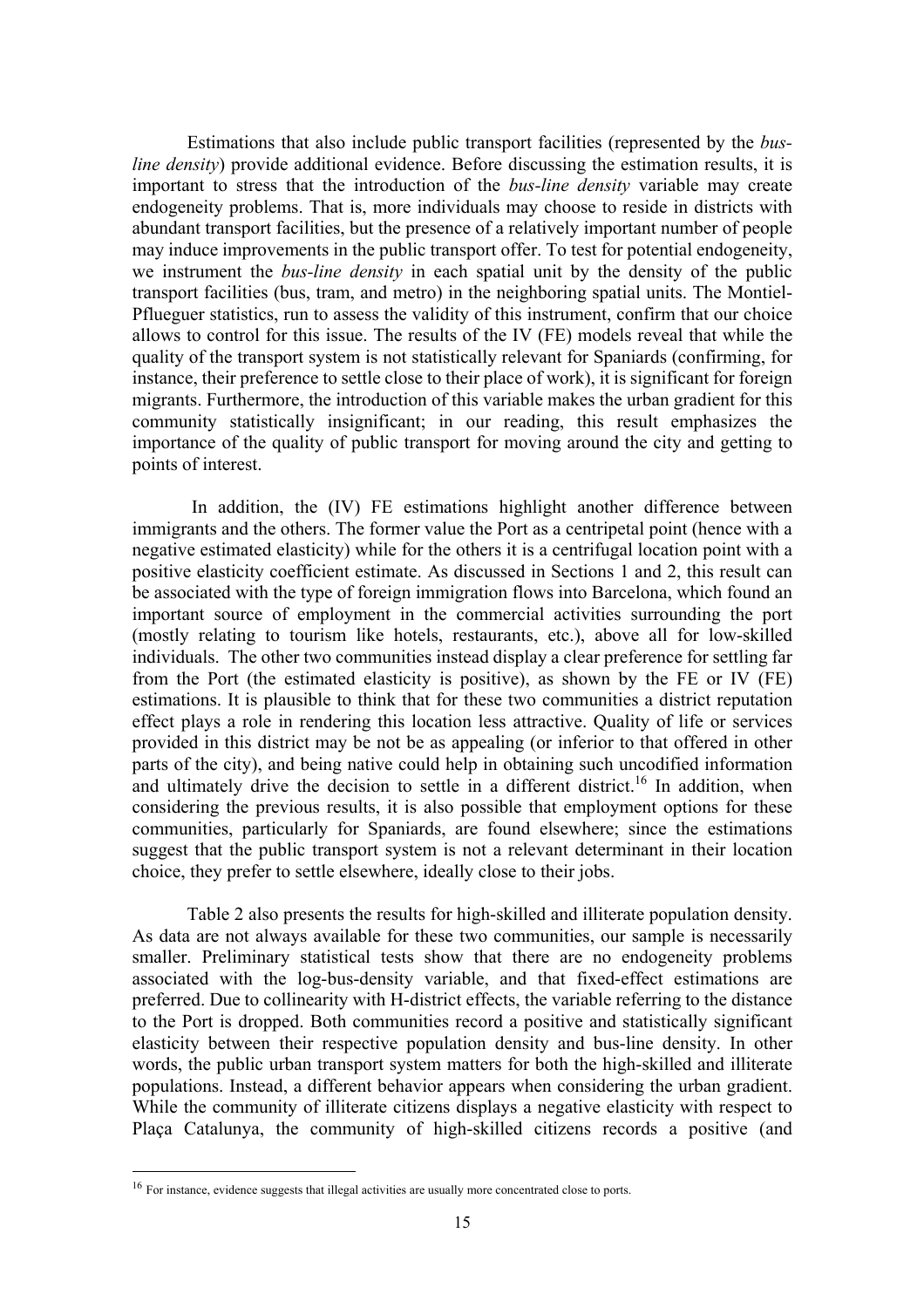statistically significant) elasticity. Once more, high-skilled citizens are more likely to settle in high-rent areas on the periphery of the city, where they enjoy the possibility of living in individual dwellings. The urban gradient is the backbone of the urban spatial structure and represents the attractiveness of the CBD. A low urban gradient signifies a less appealing CBD. This finding may result from either the replacement of the selected CBD by another point of interest or an insufficient urban development plan, making the urban structure blurred and complicated to model. Indeed, in this case the latter can mask overlapping spatial layouts (e.g., the existence of ghetto areas) that cannot be properly identified.

The second step of our empirical analysis aims to identify the urban gradient for all selected communities across time. In order to perform this exercise, we exploit the pseudo panel created for the period 1902-2011 jointly with the ad-hoc identification of urban neighborhoods for each point in time. In this way, we are able to produce and then plot point estimates for the urban gradient (i.e., the elasticity between density and distance from the CBD). This allows to obtain comparable estimates and map their evolution so as to establish whether the urban gradient declines with increases in population size.

The estimations are run using a reduced form of Equation 2 in which we include as control variables the distance from the CBD and the Port only.

We gather estimates by decade and plot the elasticity of the distance to the CBD in Figure 4.17 All estimates are run according to the OLS method with robust-error correction.





It is important to emphasize several common tendencies across the different communities. A first look reveals that from the beginning of the  $20<sup>th</sup>$  century up until the 1960s the urban gradient was either not statistically significant or was less than one. During this span of time, Barcelona did not have a well-structured urban development

 $17$  Recall that data referring to the different communities are not available for every single decade. Estimate outputs are included in Appendix.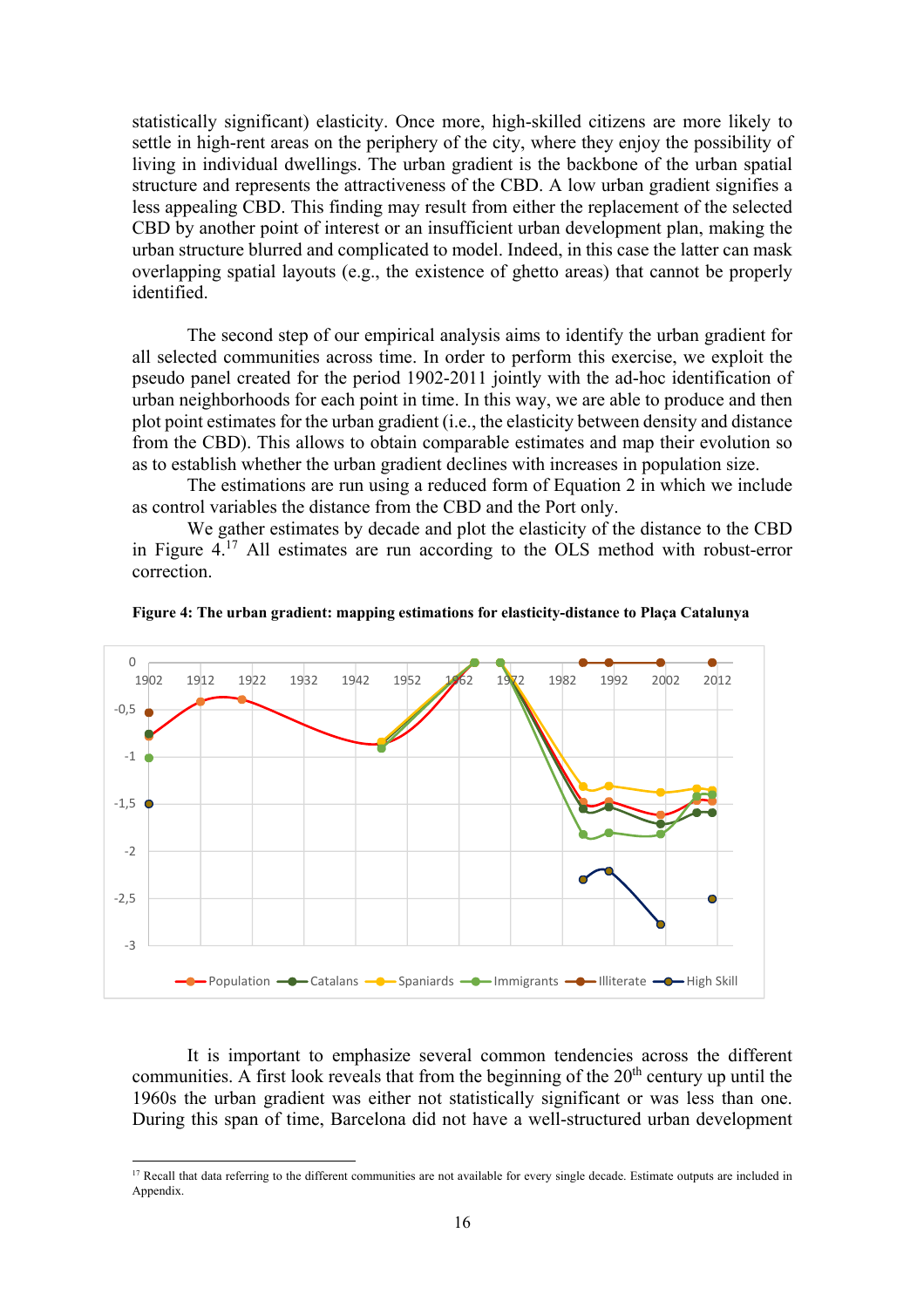plan and the spatial structure of the city saw the existence of ghetto areas (linked to shantyism), making Plaça Catalunya less and less attractive in citizens' location decisions. Indeed, after the Spanish transition to democracy (roughly from 1980 onward), the urban development plan first targeted the physical elimination of any residual of shantyism, followed by a partial administrative decentralization at the district level ("new centrality"). These actions reinforced the attractiveness of the CBD by making it more relevant in individual location decisions. The shift allowed to avoid the creation of ghetto areas not only in the CBD (as often happens in US cities experiencing important population size increases) but also in the other urban districts. Indeed, the latter gained their own attractiveness thanks to the implementation of social or public services for local residents, helping to control (and possibly deter) such ghetto areas.18 These initiatives continued to be effective, from 2000 onward, in inhibiting ghettoization of impressive foreign immigration inflows.

Before the democratic period, we do not observe large differences between the estimated elasticities of the various communities; they seem to share the same priorities. In contrast, in the most recent decade, the behavior of the different communities varies considerably. First, immigrants and the community of high-skilled citizens seem to have a preference for living close to the CBD (their urban gradient is highest). Returning to the argument discussed above, the evolution of the urban gradient for the remaining communities may be principally associated with a preference to reside close to their place of work, rather than the CBD. To this regard, the size of the urban gradient for the Spaniards is the lowest and is often not statistically significant, while for the illiterate community the CBD is almost never significant, meaning that it is irrelevant in their location choices. In line with this interpretation, Busquets (2004) shows that a part of the Spanish community moved to cities close to Barcelona in a search of more affordable rental or buying opportunities.

Therefore, changes in the urban gradient corresponding to increasing population size in recent years is mostly driven by the location decisions of immigrants and Catalans (the largest portion of the urban population). The cross-community of high-skilled individuals shows a similar pattern. The attractiveness of the CBD for the high-skilled community is likely associated with the available services (in particular financial), as well as leisure opportunities.<sup>19</sup> Relatedly, data at hand confirms that the portion of educated individuals in the overall population increased, but we have no tangible evidence for immigrants. Nevertheless, general evidence suggests that highly educated individuals make up a relatively important share of the last waves of (foreign) immigrants, above all among those from other EU countries and the US (Sanromà et al. 2015).

Finally, again in reference to changes in the skill composition of the communities, the Port of Barcelona merits further discussion. In our analysis, we used the latter as an additional point of interest for location choices. Estimation results confirm the relevance of the latter for the total urban population and its communities up until 1920. After this year, the Port remains statistically significant only for the high-skilled community in the period right before and after the Olympic Games (1992), but with a different implication. The elasticity is positive, meaning that this location is a truly centrifugal, rather than

<sup>&</sup>lt;sup>18</sup> In addition, this reinforced attractiveness of the CBD, jointly with the corresponding (statistical) loss of attractiveness of the Port (refer to the Appendix) is in line with the theoretical predictions underlining this econometric strategy (as discussed in Duranton and Puga (2015) for the case of the urban gradient in the presence of potential secondary sub-centers).

<sup>&</sup>lt;sup>19</sup> Assuming that high-skilled individuals are also likely to be able to devote a consistent part of their rent to this type of consumption.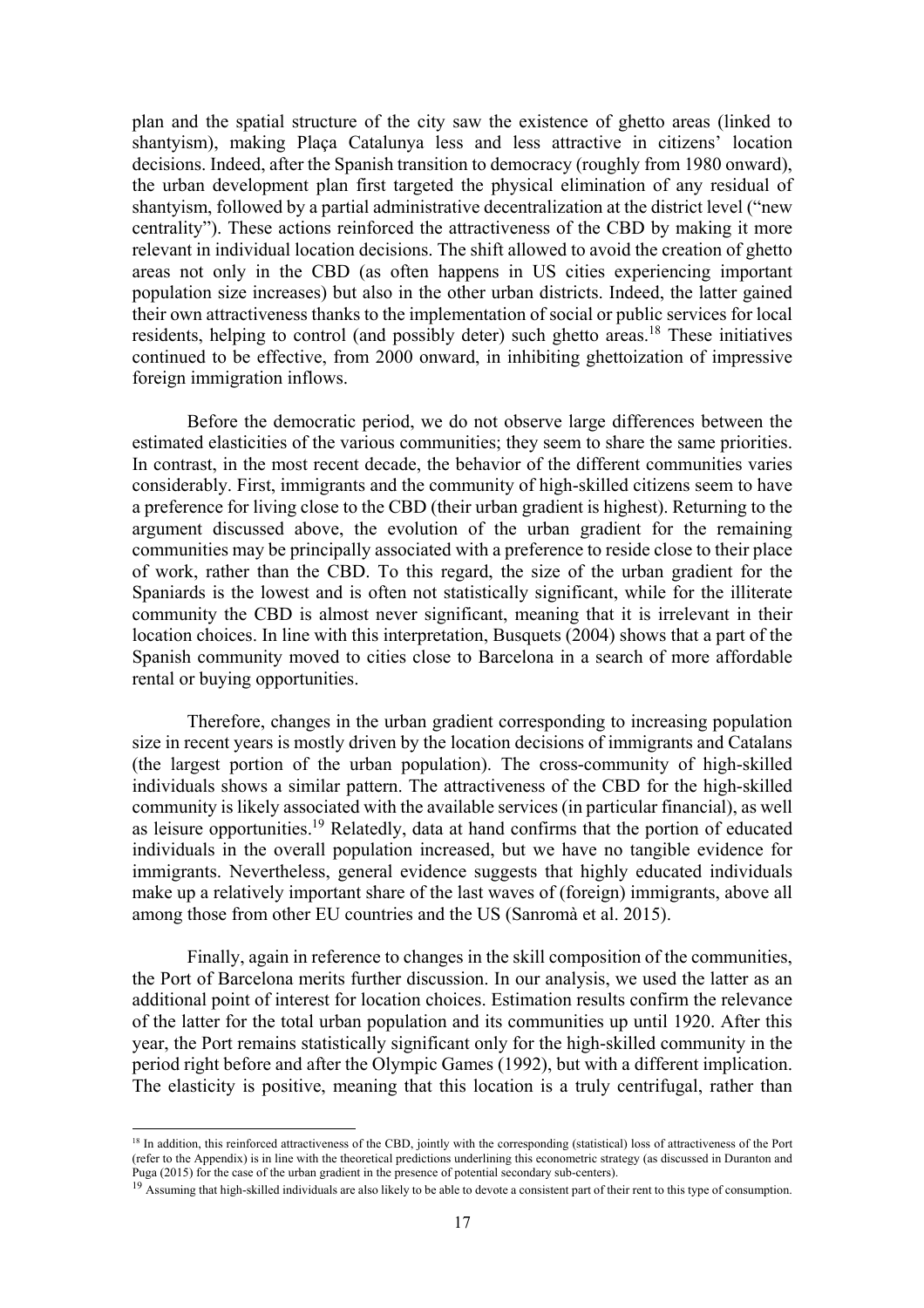centripetal, point for this community. This behavior is likely associated with the deep structural transformation that took place in seaside neighborhoods (like Barceloneta) close to the old Port of Barcelona as a part of the urban intervention plan to prepare the city to host the Games. The work-in-progress situation may have made these urban plots uncomfortable to live in, pushing people away. To test this argument, in Table 3 we run the same estimations as those for Figure 4 for the high-skilled community, but exclude the Barceloneta neighborhood (the area most affected by urban requalification for the Olympic Games). The idea seems to hold: in the new regressions the estimation of the elasticity from the Port is not statistically significant. It may also be that this situation affected the location decisions of natives more than immigrants. In Table 3, we replicate the same model by splitting the immigrant sample(s) between high and low-skilled immigrants, according to the criterion introduced in Sanromà et al.  $(2015)$ <sup>20</sup> Referring to the distance to the Port, the estimation for elasticity is not significant, as for the other communities.

|                      |                     | ldist CBD             | <b>Idist Port</b>  | Const                | R-squared | Obs |
|----------------------|---------------------|-----------------------|--------------------|----------------------|-----------|-----|
| 1986                 | High Skilled        | $-2.30$ ***<br>(0.94) | 1.44<br>(1.11)     | $12.87***$<br>(3.70) | 0.33      | 39  |
| 1991                 | High Skilled        | $-2.24**$<br>(0.89)   | 1.61<br>(1.07)     | $964**$<br>(3.99)    | 0.25      | 39  |
| 2001                 | High Skilled        | $-2.62**$<br>(1.12)   | 1.26<br>(1.06)     | 13.85***<br>(2.66)   | 0.33      | 69  |
|                      |                     |                       |                    |                      |           |     |
|                      | Log(High skill imm) | $-2.53$ ***<br>(0.81) | 0.66<br>(0.68)     | 14.96***<br>(1.78)   | 0.50      | 71  |
| 2001                 | Log (Low skill imm) | $-1.97*$<br>(1.09)    | 0.47<br>(0.94)     | $13.32***$<br>(2.60) | 0.24      | 73  |
|                      | Log(High skill imm) | $-2.34***$<br>(0.85)  | 0.27<br>(0.73)     | 18.09***<br>(1.84)   | 0.54      | 73  |
| 2008                 | Log (Low skill imm) | $-1.06$<br>(0.76)     | $-0.008$<br>(0.66) | $11.35***$<br>(2.41) | 0.17      | 73  |
|                      | Log(High skill imm) | $-2.42***$<br>(0.90)  | 0.33<br>(0.77)     | 18.17***<br>(1.80)   | 0.53      | 73  |
| 2011                 | Log (Low_skill_imm) | $-1.03$<br>(0.77)     | 0.05<br>(0.68)     | $10.56***$<br>(2.50) | 0.14      | 73  |
|                      |                     |                       |                    |                      |           |     |
| Average<br>$(2001 -$ | Log(High skill imm) | $-2.43***$<br>(0.52)  | 0.43<br>(0.46)     | 16.99***<br>(1.30)   | 0.45      | 217 |
| 2011)                | Log (Low skill imm) | $-1.35**$<br>(0.53)   | 0.17<br>(0.47)     | $11.74***$<br>(1.59) | 0.16      | 219 |

### **Table 3: Pseudo panel for high skilled and select immigrant communities**  Estimation method: Robust OLS

#### **Legend:**

*\*\*\* 1%, \*\* 5%, \*10% degree of significance*

Log(High skill imm): Immigrants born in France, Germany, Italy, UK, USA

**Log (Low\_skill\_imm):** Immigrants born in Bolivia, Brazil, China, Colombia, Ecuador, Filipinas, India, Morocco, Mexico, Pakistan, Peru, Uruguay, Venezuela.

 $^{20}$  Most immigrants from EU countries and North America are assumed to be high-skill individuals. Immigrants arriving from a sample of low income (or developing) countries in Latin America or Asia are assumed to be low-skilled.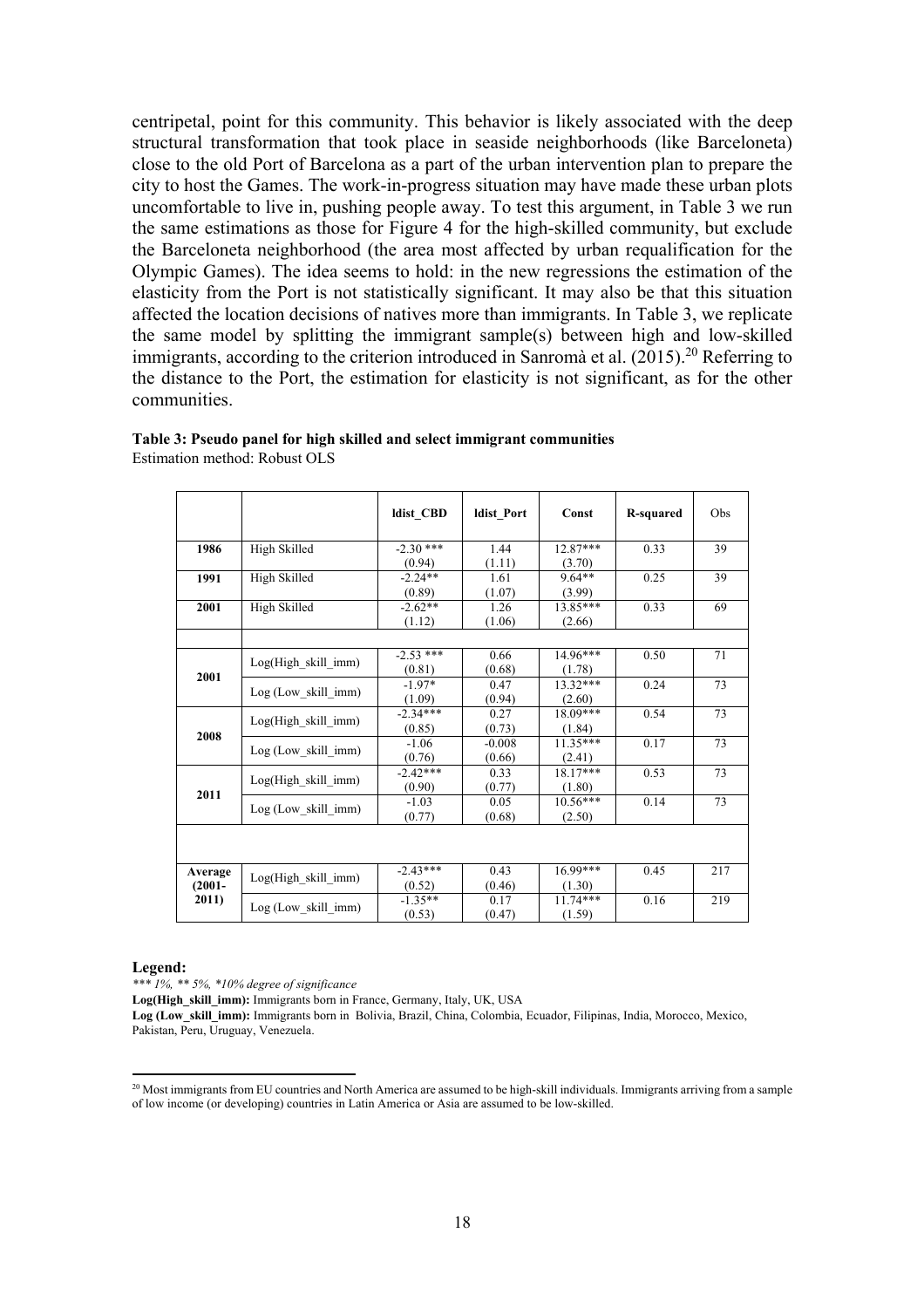Overall, this set of estimations allows us to conclude that the development of structured urban planning led to a reinforcement of the historical CBD as a crucial centripetal point for almost all communities in Barcelona. Nevertheless, the point estimates allow to observe the urban distribution of the different communities, as in a typical monocentric urban style model, from 1986 onward. High-skilled citizens are those with the greatest likelihood of locating near the CBD, while the Spanish-born community are the least likely, and the illiterate community seems to remain outside the competition.

## **5. Conclusion**

In this study we track changes in the population distribution of Barcelona over the 20th century, when the city experienced important migration inflows and a potential rise in segregation. We assess the effectiveness of "new centrality" policies in deterring urban ghettos and the loss of attractiveness of the CBD when population size increases. In contrast with the general tendency in the literature, our estimates confirm the reinforcing centripetal effect of the CBD (Plaça Catalunya) for almost all of the analyzed communities. The effectiveness of these policies became evident from 1986 onward. A clear differentiation in terms of urban gradient appears across communities and makes the CBD more attractive for high-skilled citizens during the period of intense immigration inflows. From an urban theory perspective, this result can be associated with the outcomes of policies supporting the centrality of the CBD through increased land value, which translated into higher levels of rent to live in this area. As a result of new centrality policies, Barcelona avoided the consolidation of a low-income segregation area in the city center (unlike that which has happened in some US cities). This occurred not only by enhancing CBD features and emphasizing accessibility, but also by limiting the creation of segregation spaces in the rest of the urban territory and heightening the attractiveness of the remaining districts through a combination of political and socio-economic initiatives. The other selected point of attraction (the Port of Barcelona), was also a determinant in shaping location decisions before the Civil War. Afterwards, however, it loses any (statistically significant) relevance in citizen location choices.

From a policy perspective, the implementation of an integrated urban development plan, focused on administrative decentralization and accessibility, helped to manage the challenges of a sudden urban population increase.

The CBD was able to adapt and reinvent its attractiveness by transforming and supplying valuable services for an increasingly important share of the population (e.g., high-skilled individuals). Furthermore, this effect has held even in the presence of a constantly improving public transport service, which might be expected to temper the CDB's attractiveness.

Further research could replicate this analysis with more detailed data. This would allow to better qualify the high/low skill features of the different communities in Barcelona. It would also favor more precise and conclusive quantitative estimations, as well as improve predictions that could aid policy decisions relative to urban planning.

### **References**

Adhvaryu, B. (2011): "Analysing evolution of urban spatial structure: a case study of Agmedabad, India", *Environment and Planning B,* vol. 38, pp. 850-863.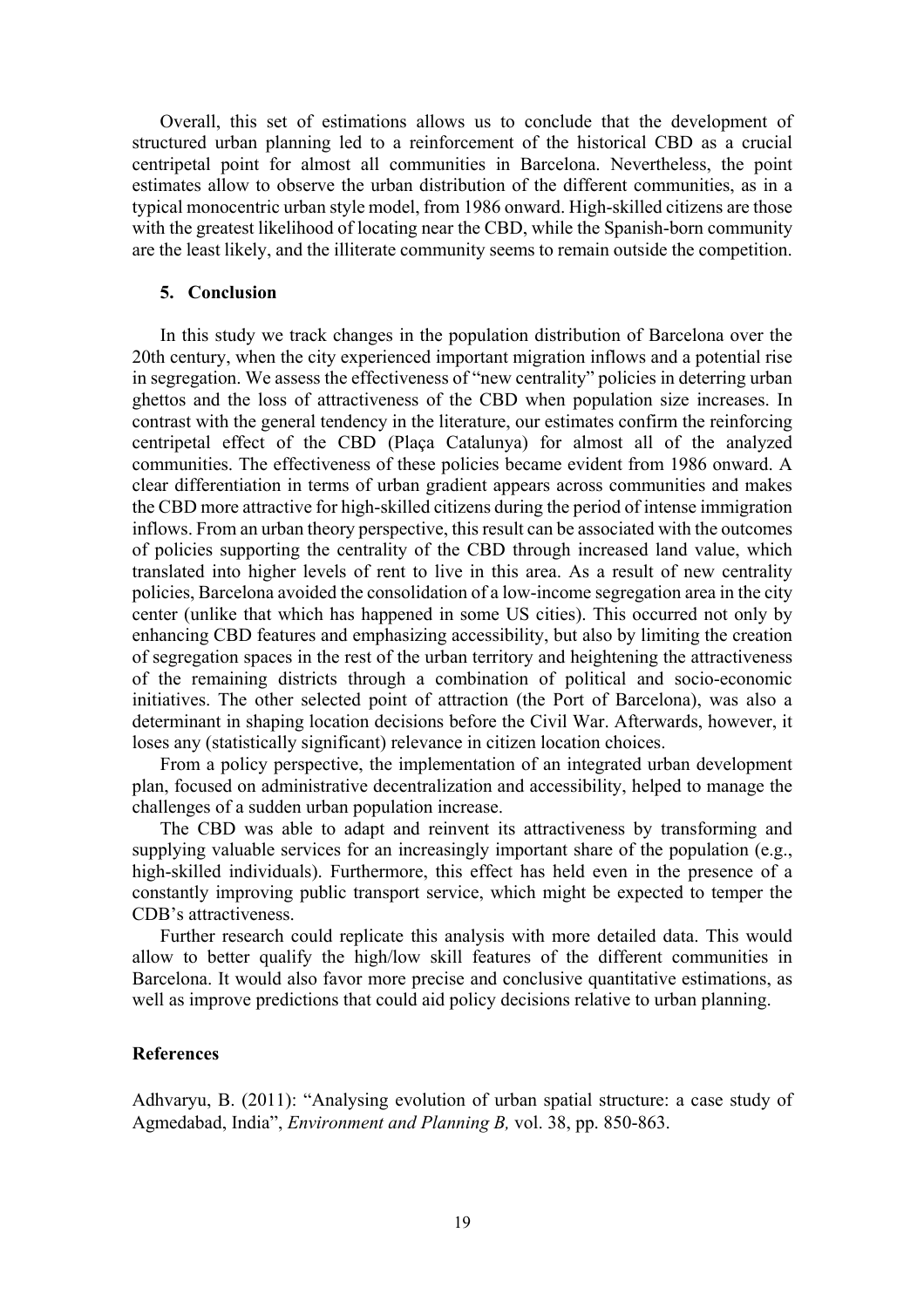Bover, O. and Velilla, P. (1999): " *Migration in Spain: historical background and current trends*", Banco de España – Servicio de Estudios, Documento de Trabajo n. 9909

Bunting, T., Filion, P. and Priston, H. (2002): "Density Gradients in Canadian Metropolitan Regions, 1971–96: Differential Patterns of Central Area and Suburban Growth and Change" *Urban Studies*, vol. 39(13), pp. 2531–2552.

Busquets, J. (2004): *«La construcción urbanística de una ciudad compacta»*, Ediciones del Serbal.

Card, D., Devicienti F. and Maida, A. (2014): "Rent-sharing, holdup, and wages: evidence from matched panel data", *Review of Economic Studies*, vol. 81 (1), pp. 84-111.

Clark, C. (1951): "Urban population densities", *Journal of the Royal Statistical Society. Series A (General)* vol. 114 (4), pp. 490-496.

Duncan, O. and Duncan, B. (1955): "A methodological analysis of segregation indexes", *American Sociological Review*, vol. 20, pp. 210–217.

Duranton, G. and Puga, D. (2015): "*Urban Land Use*" in Duranton, G., Vernon Henderson, J. and Strange, W. *Handbooks in Regional and Urban Economics*, vol. 5A, pp. 467-560

Edmonston, B., Goldberg, M.A. and Mercer, J. (1985): "Urban Form in Canada and the United States: an Examination of Urban Density Gradients" *Urban Studies* vol. 22, pp. 209-217

Fernández i Valentí, R. (2006): *"100 años de autobuses en Barcelona (1906 -2006)"*, mimeo.

Ferrer, A. and Nel·lo, O. (1998): "*Las políticas urbanísticas en la Barcelona metropolitana (1976-1997)*" en Brugué, Q. and Gomà R. (Ed). "*Gobiernos locales y políticas públicas*"pp. 189-210, Ariel Ciencias Políticas.

Fujita, M. and Thisse, J.F. (2013): "*Economics of Agglomeration*", Cambridge University Press

Garcia-López, M.À, (2010) "Population suburbanization in Barcelona, 1991-2005: Is its spatial structure changing?", *Journal of Housing Economics*, vol. 19, pp. 131-144.

Garcia-Lopez M.À., Nicolini R., and Roig Sabaté J.L. (2017): "*Segregation and spatial urban structure in Barcelona: Does history really matter ?*", SSRN discussion paper 2971993

Gueroïs, M., and Pumain, D. (2008): "Built-up encroachment and the urban field: a comparison of forty European cities" *Environment and Planning A,* vol. 40, pp. 2186- 2203.

Guest, A. (1973): "Urban Growth and Population Density", *Demography*, vol. 10(1), pp. 53-69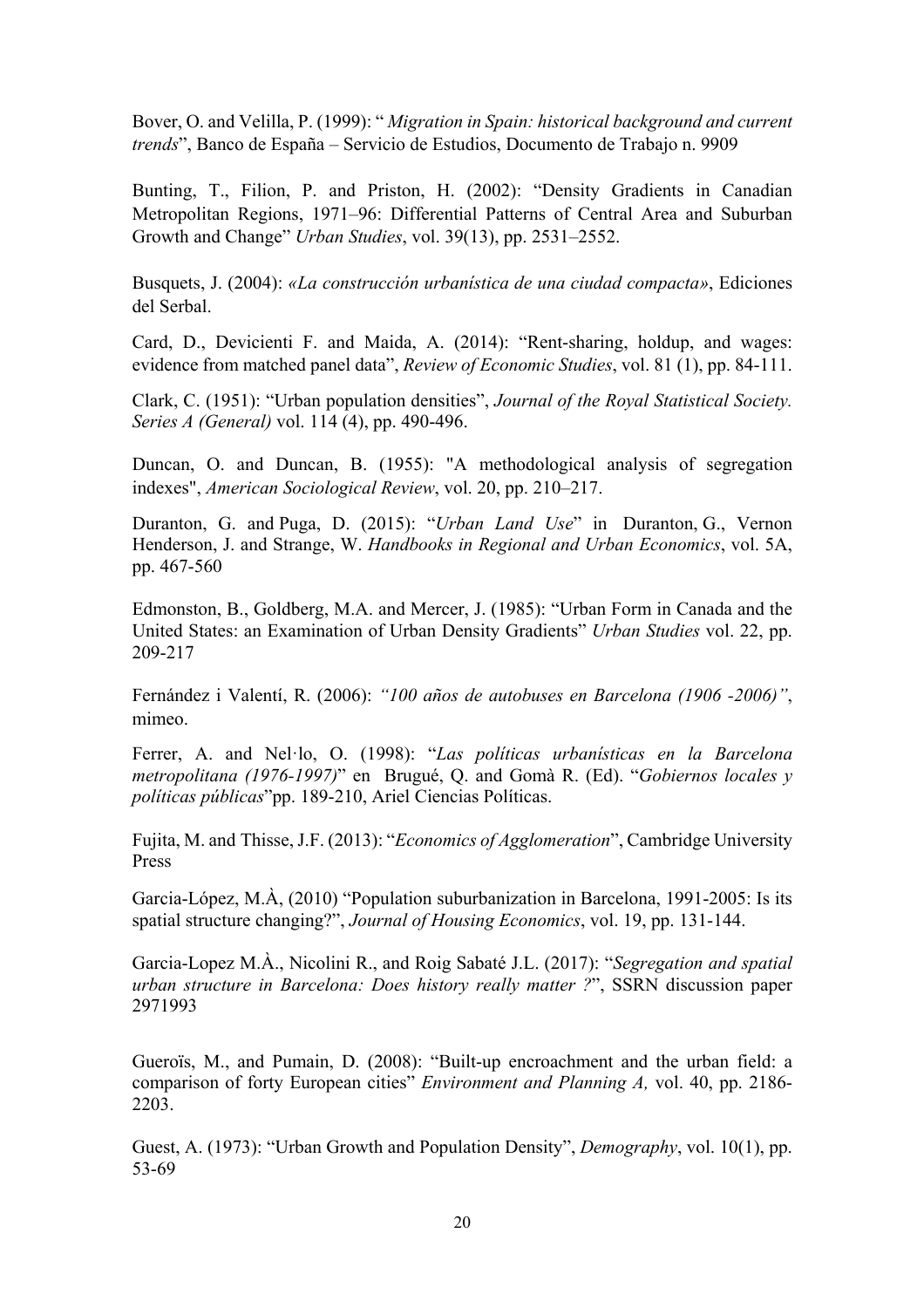Hornung, E. (2019): "Disaporas, diversity and economic activity: Evidence from 18<sup>th</sup>century Berlin", *Exploration in Economic History,* forthcoming

Ibarz Gelabert, J. (2010): "Migration in the formation of the labour market in the Barcelona Docks (1910-1947)", *Journal of Mediterranean Studies*, vol. 19(2), pp. 271- 293

Lévêque, C. and Saleh, M. (2018): " Does industrialization affect segregation? Evidence from ninetheenth-century Cairo", *Exploration in Economic History,* vol.67, pp. 40-61.

Marshall. T. (2004): "*Transforming Barcelona*" London, Routledge.

Mills, E. and Tang, J. (1980): "A comparison of urban population density functions in developed and developing countries" *Urban Studies*, vol. 17(3), pp. 211–222.

Muth, R. (1969): "*Cities and Housing. The Spatial Pattern of Urban Residential Land Use"* Chicago. University of Chicago Press.

Salet, W. and Savini, F. (2015): "The political governance of urban peripheries" *Environment and Planning C*, vol. 33, pp. 448-456.

Sanromá, E., Ramos, R., Hipólito, S. (2015) "Immigrant Wages in the Spanish Labor Market: Does the Origin of Human Capital Matter*?"Journal of Applied Economics*, vol. 18(1), pp. 149-172.

Silvestre, J., Ayuda, M.I. and Pinilla, V.(2011): "*The Labor Market Integration of Migrants: Barcelona, 1930*", EHES Working papers in Economic History, n.3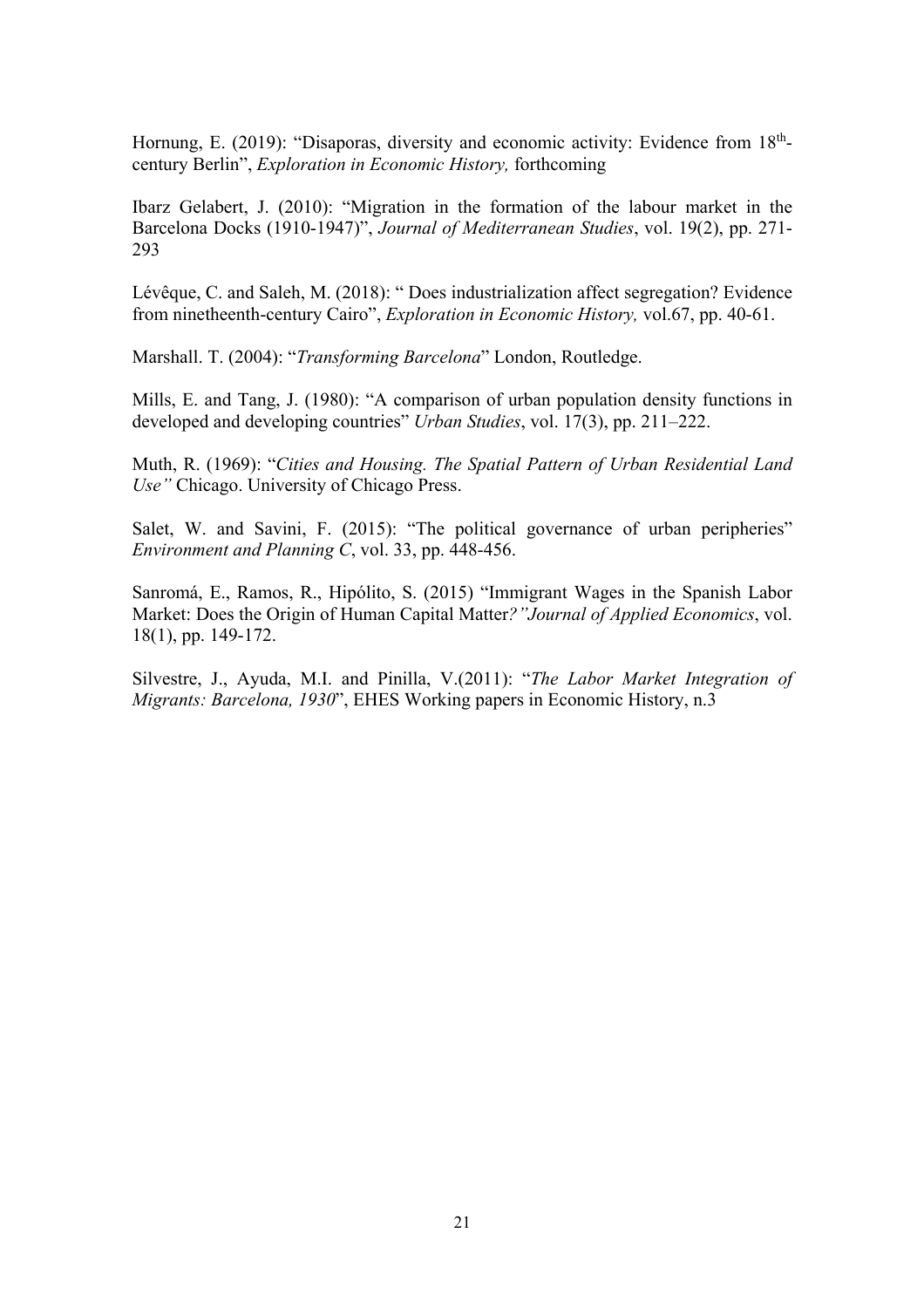# **Urban spatial structure in Barcelona over time (1902-2011): Immigration, segregation and new centrality governance.**

Appendix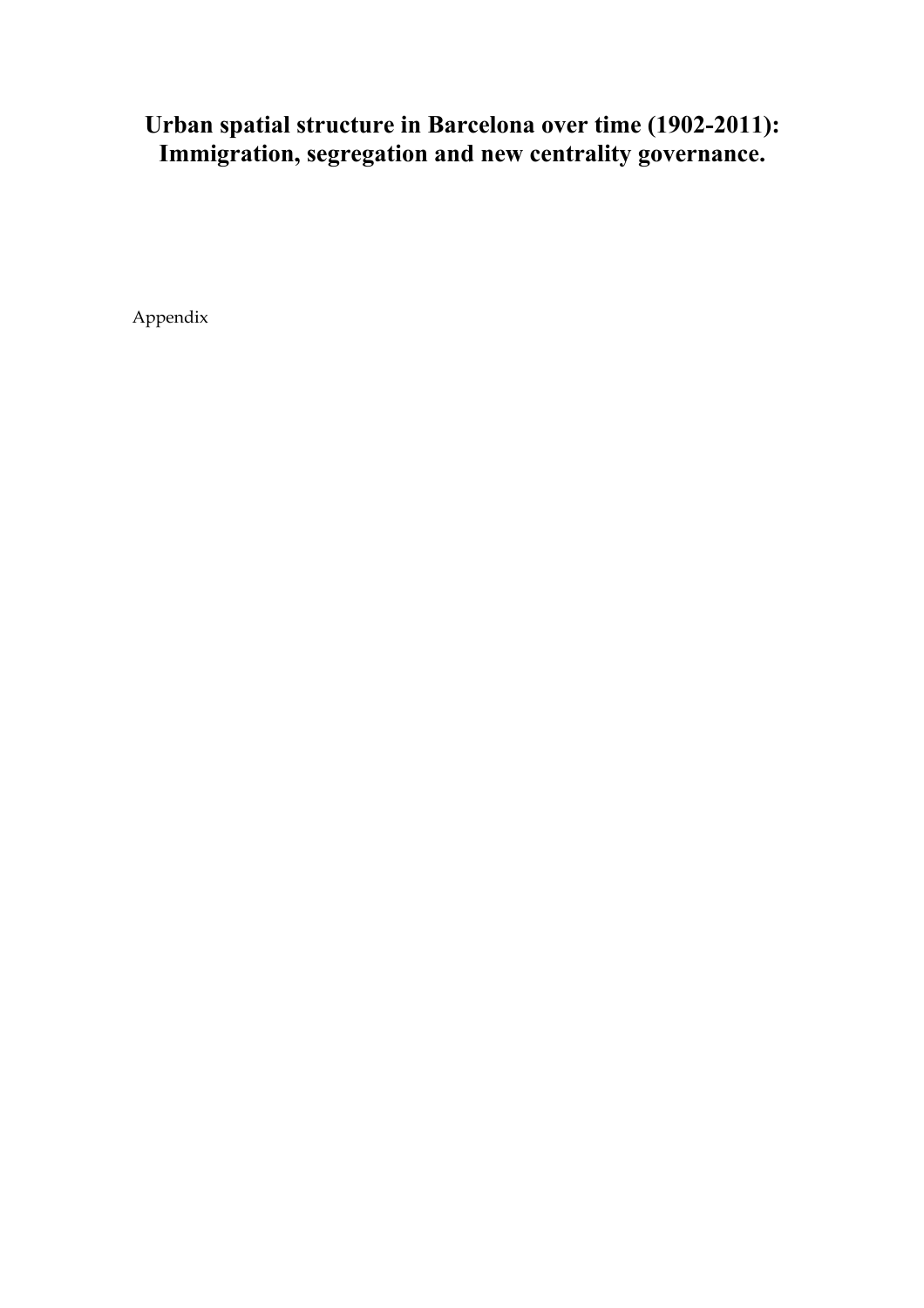## **Figure A.1 : Map of Barcelona by district (as of 2011)**



*1: Ciudad Vella 2: Eixample 3: Sants-Montjuic 4: Les Corts 5: Sarrià- San Gervasi 6: Gràcia 7: Horta-Guinardó 8: Nou Barris 9: San Andreu 10: San Martí* 

*Legend:*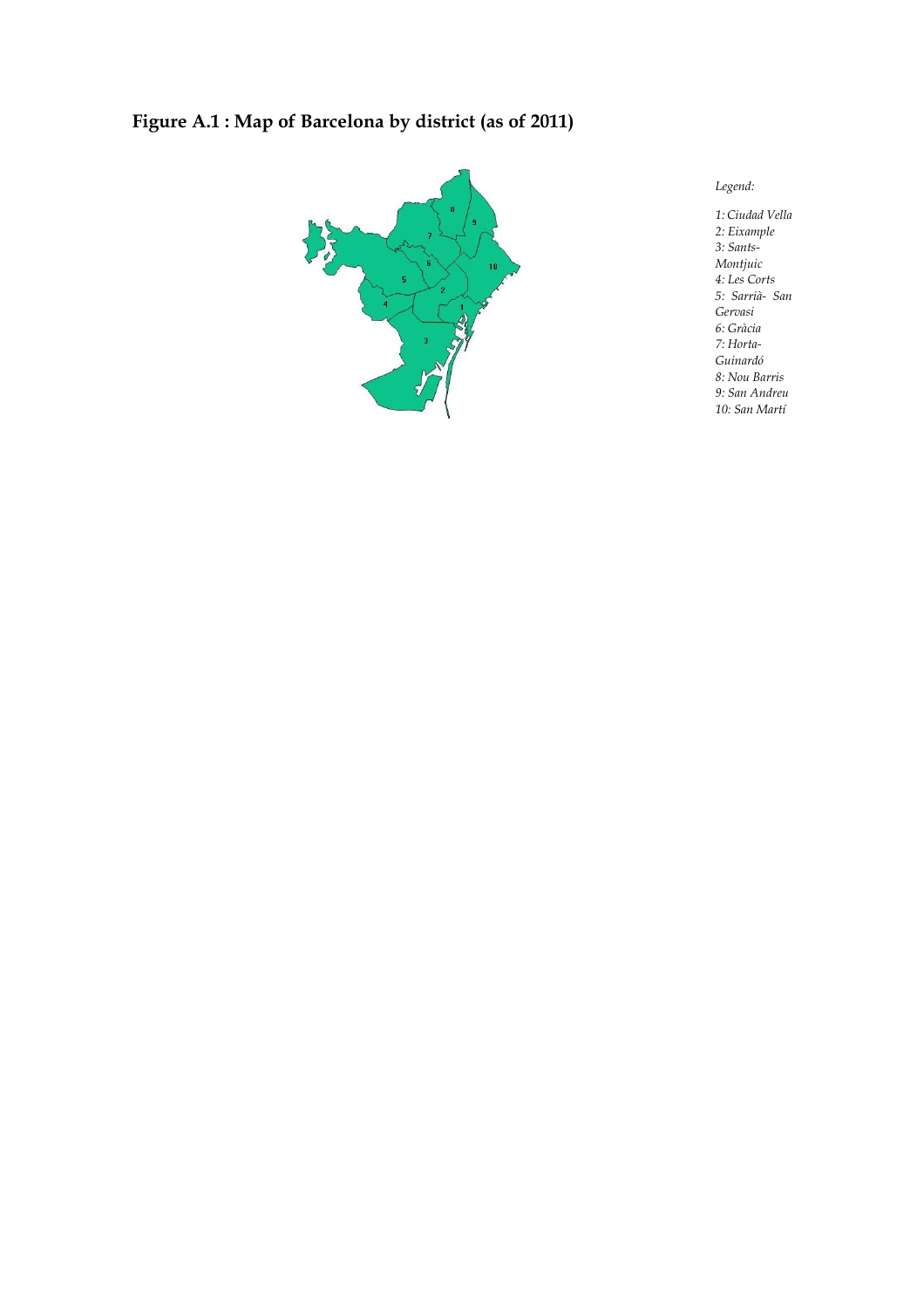## **Figure A.2: Stock of dwellings**

Legend. Highly concentrated areas: red-shadow areas; Low-concentrated (or empty) areas: light blue areas (Source: our database)

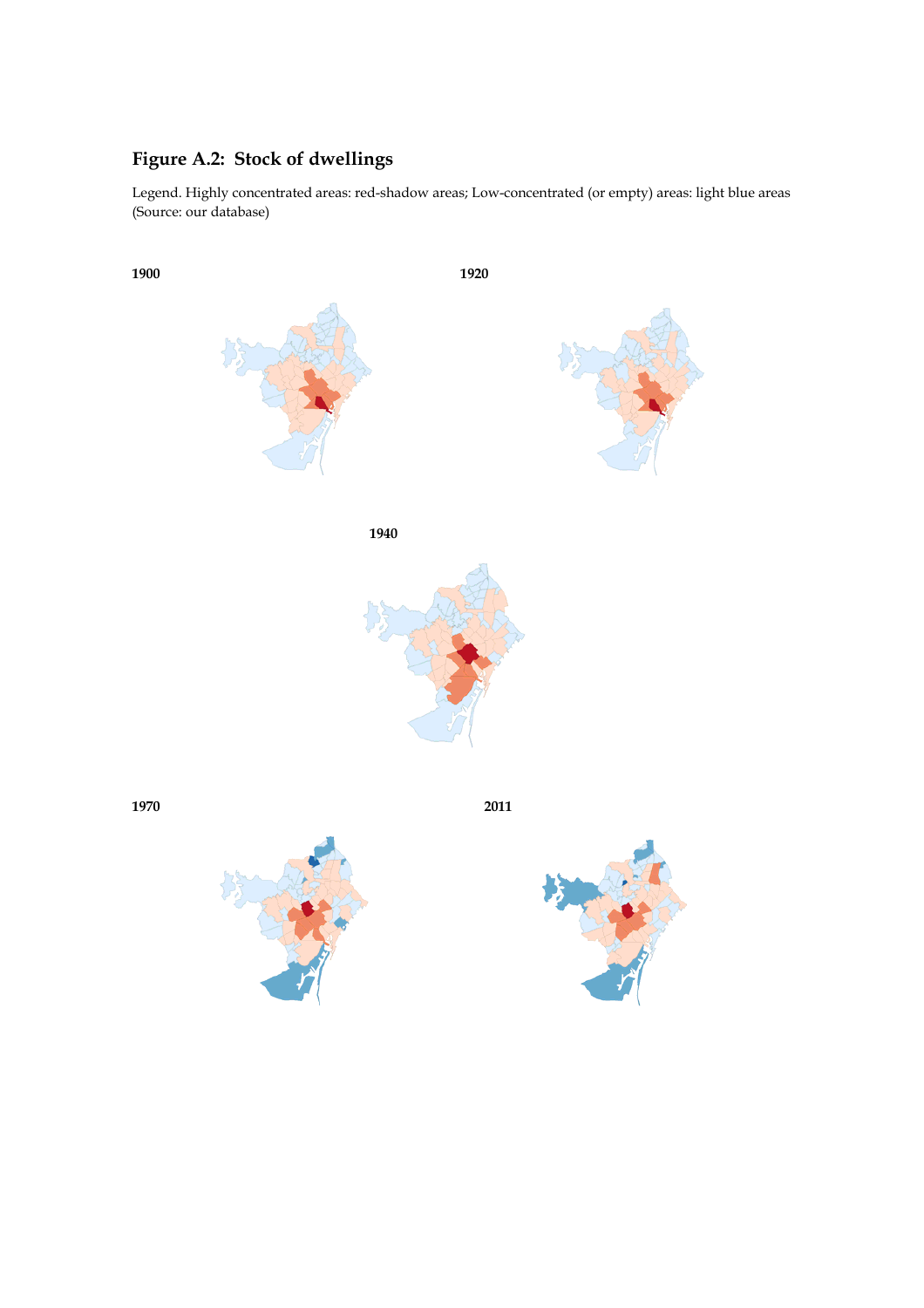|                   |            | (Average 1902 -2011) |           |           |                  |
|-------------------|------------|----------------------|-----------|-----------|------------------|
|                   | Idist CBD  | <b>Idist Port</b>    | Const     | R-squared | Obs: 35          |
|                   | $-0,64***$ | $-0,39***$           | 18,34***  |           |                  |
| Population        | (0, 14)    | (0, 11)              | (1,04)    | 0,47      | Population       |
|                   | $-0,42***$ | $-0,29***$           | 15,03***  |           |                  |
| Catalans          | (0,09)     | (0, 11)              | (1,05)    | 0,23      | Catalans         |
|                   | $-0,22*$   | $-0.43***$           | 13,50***  |           |                  |
| <b>Spaniards</b>  | (0, 12)    | (0, 11)              | (1, 23)   | 0,38      | <b>Spaniards</b> |
|                   | $-0.68***$ | $-0,37***$           | 17,05***  |           |                  |
| <b>Immigrants</b> | (0, 15)    | (0, 12)              | (1, 11)   | 0,78      | Immigrants       |
|                   | 0,05       | $-0.5***$            | 10,98***  |           |                  |
| Illiterate        | (0, 28)    | (0, 19)              | (2, 30)   | 0,84      | Illiterate       |
|                   | $-1,27***$ | $0.32*$              | $16,1***$ |           |                  |
| High-skill        | (0, 26)    | (0, 18)              | (1, 81)   | 0,75      | High-skill       |

**Table 2a: Pseudo panel by decades: 1902 -1970** (*Legend: \*\*\* 1%, \*\* 5%, \*10% degree of significance*)

|            | (Average 1902 -2011) |            |           |                   |            | 190Z              |            |           |            |           | 191Z              |             |           |                   | 19ZU      |                   |            |           |
|------------|----------------------|------------|-----------|-------------------|------------|-------------------|------------|-----------|------------|-----------|-------------------|-------------|-----------|-------------------|-----------|-------------------|------------|-----------|
| ldist CBD  | Idist Port           | Const      | R-squared | Obs: 35           | Idist CBD  | <b>Idist Port</b> | Const      | R-squared | Obs: 35    | Idist CBD | <b>Idist Port</b> | Const       | R-squared | Obs: 35           | Idist CBD | <b>Idist Port</b> | Const      | R-squared |
| $-0.64***$ | $-0.39***$           | 18,34***   |           |                   | $-0.78***$ | $-0.72***$        | $21,04***$ |           |            | $-0.41**$ | $-0.99***$        | $20,47$ *** |           |                   | $-0.39**$ | $-0.97***$        | $20,30***$ |           |
| (0, 14)    | (0, 11)              | (1,04)     | 0.47      | Population        | (0, 20)    | (0, 25)           | (1,05)     | 0,67      | Population | (0, 15)   | (0, 23)           | (1, 36)     | 0,64      | Population        | (0, 15)   | (0, 22)           | (1, 33)    | 0,6       |
| $-0.42***$ | $-0.29***$           | 15,03***   |           |                   | $-0.76***$ | $-0.91***$        | $21,24***$ |           |            |           |                   |             |           |                   |           |                   |            |           |
| (0,09)     | (0, 11)              | (1,05)     | 0.23      | Catalans          | (0, 22)    | (0, 27)           | (1, 32)    | 0,67      | Catalans   |           |                   |             |           | Catalans          |           |                   |            |           |
| $-0,22*$   | $-0.43***$           | $13,50***$ |           |                   |            |                   |            |           |            |           |                   |             |           |                   |           |                   |            |           |
| (0, 12)    | (0, 11)              | (1, 23)    | 0.38      | Spaniards         |            |                   |            |           | Spaniards  |           |                   |             |           | <b>Spaniards</b>  |           |                   |            |           |
| $-0.68***$ | $-0.37***$           | 17,05***   |           |                   | $-1.01***$ | $-0.76**$         | 18,9***    |           |            |           |                   |             |           |                   |           |                   |            |           |
| (0, 15)    | (0, 12)              | (1, 11)    | 0.78      | <b>Immigrants</b> | (0, 30)    | (0, 36)           | (1,64)     | 0,62      | Immigrants |           |                   |             |           | <b>Immigrants</b> |           |                   |            |           |
| 0,05       | $-0.5***$            | 10,98***   |           |                   | $-0.53***$ | $-0.75***$        | 18,67***   |           |            |           |                   |             |           |                   |           |                   |            |           |
| (0, 28)    | (0, 19)              | (2, 30)    | 0.84      | Illiterate        | (0, 15)    | (0, 19)           | (0, 84)    | 0,69      | Illiterate |           |                   |             |           | Illiterate        |           |                   |            |           |
| $-1,27***$ | $0.32*$              | $16.1***$  |           |                   | $-1.50***$ | $-0.27$           | 18,19***   |           |            |           |                   |             |           |                   |           |                   |            |           |
| (0, 26)    | (0, 18)              | (1, 81)    | 0,75      | High-skill        | (0, 35)    | (0, 46)           | (2, 11)    | 0,49      | High-skill |           |                   |             |           | High-skill        |           |                   |            |           |

| (Average 1902 - 2011) |            |           |                   |            | 1902       |          |           |                 |           | 1912              |          |           |                   |           | 1920       |  |
|-----------------------|------------|-----------|-------------------|------------|------------|----------|-----------|-----------------|-----------|-------------------|----------|-----------|-------------------|-----------|------------|--|
| <b>Idist Port</b>     | Const      | R-squared | Obs: 35           | Idist CBD  | Idist Port | Const    | R-squared | Obs: 35         | Idist CBD | <b>Idist Port</b> | Const    | R-squared | Obs: 35           | Idist CBD | Idist Port |  |
| $-0,39***$            | 18,34***   |           |                   | $-0.78***$ | $-0.72***$ | 21,04*** |           |                 | $-0.41**$ | $-0.99***$        | 20,47*** |           |                   | $-0.39**$ | $-0.97***$ |  |
| (0, 11)               | (1,04)     | 0,47      | Population        | (0, 20)    | (0, 25)    | (1,05)   | 0,67      | Population      | (0, 15)   | (0, 23)           | (1, 36)  | 0,64      | Population        | (0, 15)   | (0, 22)    |  |
| $-0,29***$            | $15,03***$ |           |                   | $-0.76***$ | $-0.91***$ | 21,24*** |           |                 |           |                   |          |           |                   |           |            |  |
| (0, 11)               | (1,05)     | 0,23      | Catalans          | (0, 22)    | (0, 27)    | (1, 32)  | 0,67      | <b>Catalans</b> |           |                   |          |           | <b>Catalans</b>   |           |            |  |
| $-0.43***$            | $13,50***$ |           |                   |            |            |          |           |                 |           |                   |          |           |                   |           |            |  |
| (0, 11)               | (1, 23)    | 0,38      | <b>Spaniards</b>  |            |            |          |           | Spaniards       |           |                   |          |           | Spaniards         |           |            |  |
| $-0,37***$            | $17,05***$ |           |                   | $-1.01***$ | $-0.76**$  | 18,9***  |           |                 |           |                   |          |           |                   |           |            |  |
| (0, 12)               | (1, 11)    | 0,78      | <b>Immigrants</b> | (0, 30)    | (0, 36)    | (1,64)   | 0,62      | Immigrants      |           |                   |          |           | <b>Immigrants</b> |           |            |  |
| $-0.5***$             | 10,98***   |           |                   | $-0.53***$ | $-0.75***$ | 18,67*** |           |                 |           |                   |          |           |                   |           |            |  |
| (0, 19)               | (2, 30)    | 0,84      | Illiterate        | (0, 15)    | (0, 19)    | (0, 84)  | 0,69      | Illiterate      |           |                   |          |           | Illiterate        |           |            |  |
| $0,32*$               | $16,1***$  |           |                   | $-1.50***$ | $-0.27$    | 18,19*** |           |                 |           |                   |          |           |                   |           |            |  |
| (0, 18)               | (1, 81)    | 0,75      | High-skill        | (0, 35)    | (0, 46)    | (2, 11)  | 0,49      | High-skill      |           |                   |          |           | High-skill        |           |            |  |

|                   |           | 1920              |          |           |
|-------------------|-----------|-------------------|----------|-----------|
| Obs: 35           | Idist CBD | <b>Idist Port</b> | Const    | R-squared |
|                   | $-0.39**$ | $-0.97***$        | 20,30*** |           |
| Population        | (0, 15)   | (0, 22)           | (1, 33)  | 0,64      |
| Catalans          |           |                   |          |           |
| <b>Spaniards</b>  |           |                   |          |           |
| <b>Immigrants</b> |           |                   |          |           |
| <b>Illiterate</b> |           |                   |          |           |
| High-skill        |           |                   |          |           |

|                   |            | 1947              |             |           |                  |           |            | 1965       |           |                  | 1970      |                   |            |           |
|-------------------|------------|-------------------|-------------|-----------|------------------|-----------|------------|------------|-----------|------------------|-----------|-------------------|------------|-----------|
| Obs: 36           | Idist CBD  | <b>Idist Port</b> | Const       | R-squared | Obs: 43          | Idist CBD | Idist Port | Const      | R-squared | Obs: 43          | Idist CBD | <b>Idist Port</b> | Const      | R-squared |
|                   | $-0.86***$ | 0,03              | $16,11***$  |           |                  | $-0,29$   | $-0,16$    | $13,51***$ |           |                  | $-0,26$   | $-0,06$           | $12,50***$ |           |
| Population        | (0, 29)    | (0, 45)           | (2, 23)     | 0.37      | Population       | (0, 20)   | (0, 36)    | (1,98)     | 0,23      | Population       | (0, 19)   | (0, 34)           | 1,85)      | 0,15      |
|                   | $-0.86***$ | $-0,11$           | 16,55***    |           |                  | $-0,42$   | $-0,36$    | 15,16***   |           |                  | $-0,42$   | $-0,36$           | 15,06 ***  |           |
| Catalans          | (0, 29)    | (0, 45)           | (2,3)       | 0.42      | Catalans         | (0, 25)   | (0, 46)    | (2, 4)     | 0,39      | Catalans         | (0, 25)   | (0, 46)           | (2, 4)     | 0,39      |
|                   | $-0.84***$ | $-0,07$           | 15,64***    |           |                  | $-0,27$   | $-0,19$    | $12,70***$ |           |                  | $-0,24$   | $-0,11$           | $11,69***$ |           |
| Spaniards         | (0, 30)    | (0, 46)           | (2, 29)     | 0.40      | <b>Spaniards</b> | (0, 18)   | (0, 36)    | (2,02)     | 0,22      | <b>Spaniards</b> | (0, 17)   | (0, 35)           | (1, 98)    | 0,13      |
|                   | $-0.91***$ | 0,23              | $10,91$ *** |           |                  | $-0,29$   | 0,08       | $7.22***$  |           |                  | $-0,30$   | 0,03              | $7,74***$  |           |
| <b>Immigrants</b> | (0, 31)    | (0, 43)           | (2,09)      | 0,32      | Immigrants       | (0, 27)   | (0, 36)    | (1, 87)    | 0,11      | Immigrants       | (0, 21)   | (0, 32)           | (1,69)     | 0,18      |
| Illiterate        |            |                   |             |           | lliterate        |           |            |            |           | Illiterate       |           |                   |            |           |
| High-skill        |            |                   |             |           | High-skill       |           |            |            |           | High-skill       |           |                   |            |           |